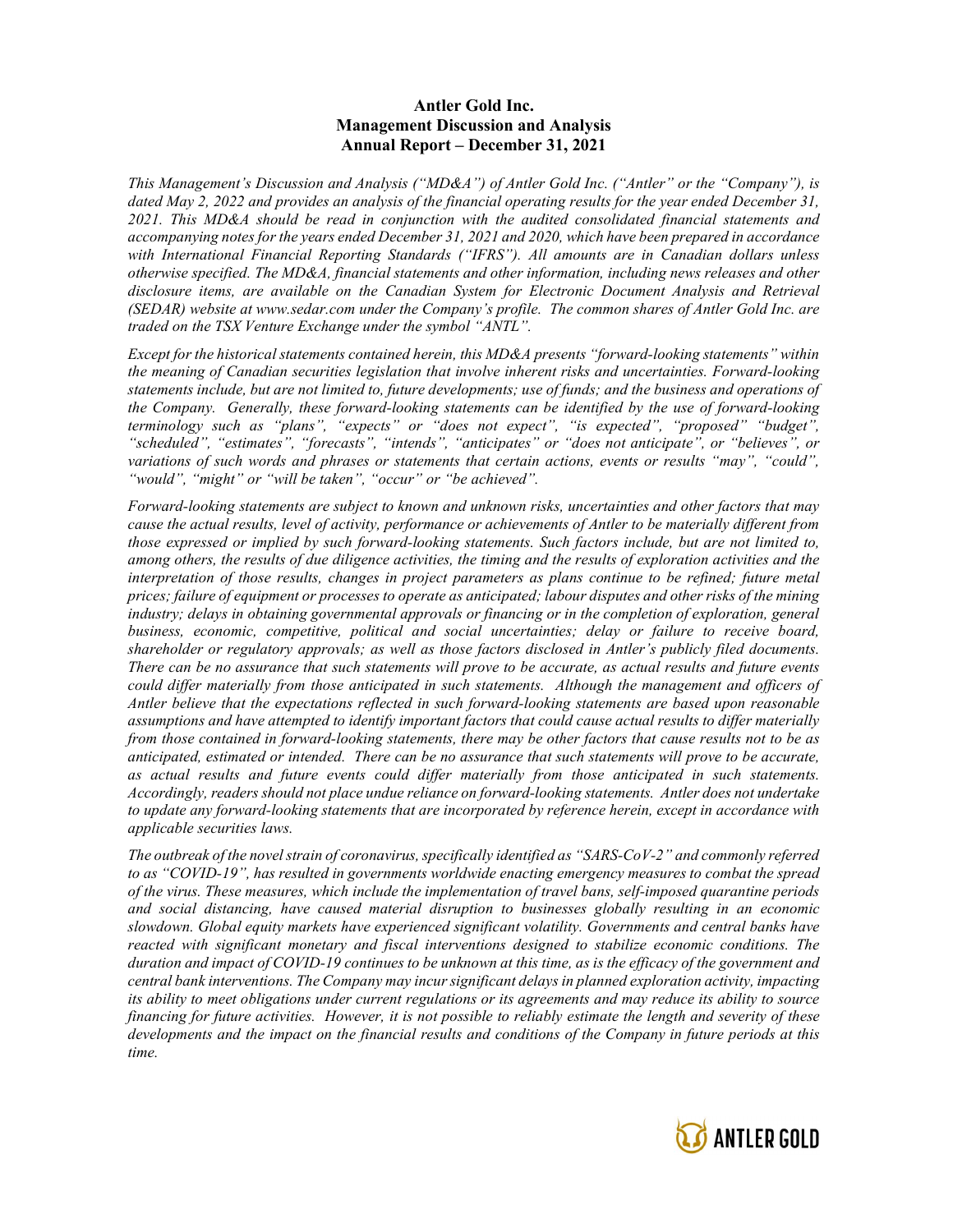Peter Hollick, Pr.Sci.Nat., a consulting geologist based in Cape Town, South Africa, is a registered Professional Natural Scientist with the South African Council for Natural Scientific Professions (Pr. Sci. Nat. No. 400113/93) and a Qualified Person, as defined by Canadian National Instrument 43-101, for the Company's exploration projects. Mr. Hollick has reviewed the technical information provided in this MD&A.

### Description of Business

Antler Gold Inc. was incorporated pursuant to the *Canada Business Corporations Act* on March 23, 2016. The Company is classified as a Tier 2 Company as defined in the TSX Venture Exchange (the "Exchange") Policies. The principal business of the Company is the exploration and development of mineral properties. The Company's corporate and registered office is located at Suite 2001-1969 Upper Water Street, Halifax, Nova Scotia, B3J 3R7.

Antler began a worldwide search for a new gold exploration project in 2018. After viewing approximately 50 international projects, it became clear that geologically promising projects at a reasonable cost were available in Africa and, specifically, in Namibia.

After conducting further research into the exploration history and prospects in Namibia as well as Namibia's status as a mining jurisdiction, a decision was made by the Company to enter into an initial agreement to acquire a gold exploration project in the Country and, if possible, to acquire additional projects.

As the Company was conducting its worldwide search for gold exploration projects, it became increasingly clear that there were various mineral prospects that were available in Africa, specifically in southern African countries. While the Company continued its review of exploration projects in southern Africa, an opportunity to acquire a rare earth elements ("REE") property was uncovered and in August 2021, Antler enter into an initial agreement to acquire the Kesya greenfield REE exploration project in Zambia.

### Management Updates

In February 2021, the Company announced the appointment of Christopher Drysdale as Antler's Vice President of Operations and Corporate Development. Mr. Drysdale was previously the Company's Manager of Corporate Development and was responsible for assisting the Company in securing the Namibian Project. He has several years of experience managing and working in the mineral exploration industry in Africa generally and in Namibia specifically.

### Resource Properties – Namibia

A shell subsidiary, Antler Gold Namibia (Proprietary) Limited ("Antler Pty"), was purchased from an independent third party for a nominal amount and used to acquire certain properties in Namibia during the year ended December 31, 2020. During the year ended December 31, 2021, the Company incurred exploration costs of \$1,240,596 on the Namibian properties (year ended December 31, 2020 - property acquisition costs of \$92,080 and exploration costs of \$1,120,897).

As at December 31, 2021, the Company has either acquired or entered into option agreements to acquire four (4) Exclusive Prospective Licenses ("EPL") in Namibia, which constitute the following project areas:

| <b>Project Name</b>    | Area (Ha)   | <b>Project Location</b>                                                                                                         | <b>EPLs</b>                |
|------------------------|-------------|---------------------------------------------------------------------------------------------------------------------------------|----------------------------|
| Erongo Central Project | 24, 207. 14 | Located in the Karibib District of the Erongo Region<br>in Central Namibia, between the regional towns of<br>Karibib and Usakos | 6162.<br>7261.<br>and 6408 |

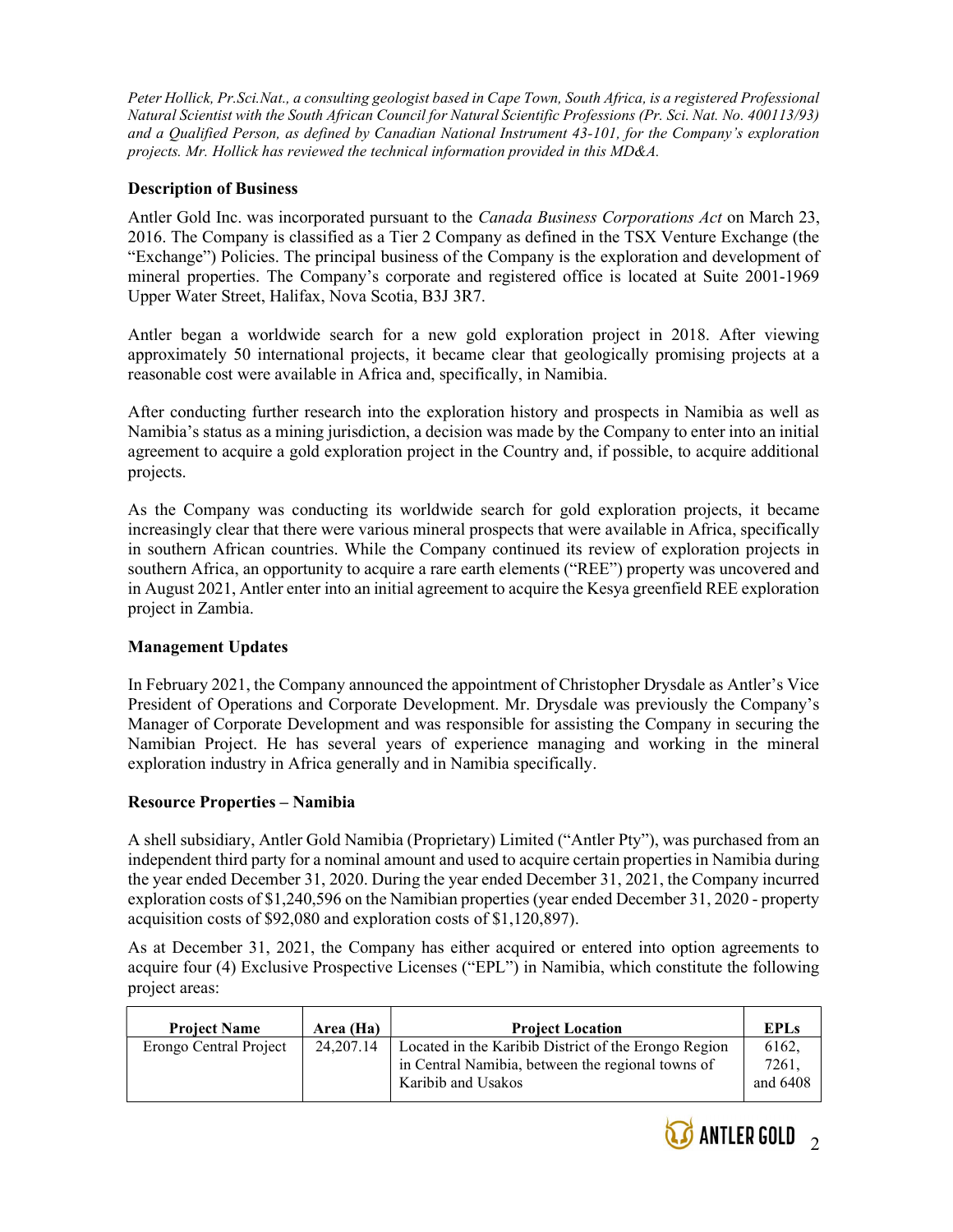| Erongo Western Project | 50,130.18   Located in the Karibib District of the Erongo Region | 5455 |
|------------------------|------------------------------------------------------------------|------|
|                        | in Central Namibia, between the regional towns of                |      |
|                        | Usakos, Swakopmund and Spitzkoppe settlement                     |      |
|                        |                                                                  |      |

### Erongo Central Project

In 2019, the Company entered a purchase agreement to acquire EPL 6162, a gold exploration license in Namibia that is located within the Erongo region of central Namibia (the "EPL 6162 Agreement"). Antler acquired a 100% interest in EPL 6162 by paying the arm's length EPL 6162 vendor a cash payment of \$2,000, issuing 10,000 common shares of Antler, and by issuing \$2,500 of common shares of Antler based on the 10-day volume weighted-average price per common share immediately prior to the date of the EPL 6162 Agreement. Upon the renewal of the license, Antler completed a further cash payment of \$5,000 during 2020 and issued 17,077 common shares with a value of \$4,000 during the year ended December 31, 2021, being \$2,500 of common shares and \$1,500 for the value of an additional 10,000 common shares of the Company. Antler must also incur an additional \$50,000 in exploration expenses on EPL 6162 within one year of the renewal date, which the Company has met.

Pursuant to the EPL 6162 Agreement, Antler has a right of first refusal to acquire a 100% interest in any gold exploration licenses in Namibia acquired by the vendor within two years from the date of the EPL 6162 Agreement, which has been renewed for an additional two years. If Antler decides to acquire a new license from the vendor, the Company must make a cash payment of \$7,000, issue common shares of Antler Gold under similar terms as those issued under the EPL 6162 Agreement and incur exploration expenditures of at least \$75,000 within one year of the new license acquisition.

During the year ended December 31, 2020, the Company entered into a purchase agreement to acquire a 100% interest in the gold exploration license EPL 7261 (the "EPL 7261 Agreement"), which is located adjacent to EPL 6162. Pursuant to the EPL 7261 Agreement, Antler paid the arm's length vendor a cash payment of \$7,000, issued 65,652 common shares valued at \$7,222, being 20,000 common shares of Antler and \$5,000 of common shares based on the 10-day volume weighted-average price per common share immediately prior to the EPL 7261 Agreement. Antler must also incur exploration expenditures of at least \$75,000 before the first anniversary of the agreement, which the Company has met.

During the year ended December 31, 2020, the Company entered into a purchase agreement to acquire 100% of a Namibian gold exploration license EPL 6550 (the "EPL 6550 Agreement") and specifically referred to as the Etiro Dome Project. Pursuant to the EPL 6550 Agreement, Antler could acquire a 100% interest in EPL 6550 by paying the arm's length vendor a cash payment of \$3,500, issuing 10,000 common shares of Antler and \$2,500 of common shares of Antler based on the 10-day volume weighted-average price per common share immediately prior to the EPL 6550 Agreement. Antler must also have incurred exploration expenditures of at least \$25,000 before the EPL 6550 renewal date of May 27, 2020, which the Company has met. Once EPL 6550 is renewed, the Company must make a further cash payment of \$5,000 and issue an additional 10,000 common shares and a further \$2,500 of common shares of Antler based on the 10-day volume weighted-average price per common share immediately prior to the date of the EPL 6550 renewal. Antler must also incur additional exploration expenditures of at least \$50,000 within one year of renewal.

During the year ended December 31, 2020, the Company paid the EPL 6550 acquisition fee of \$3,500 and issued 35,945 common shares valued at \$3,450, which is \$2,500 of common shares as well as the value of 10,000 common shares issued. During the year ended December 31, 2021, the Company did not renew EPL 6550 and recorded a write-down of the exploration and acquisition costs on EPL 6550 of \$80,293.

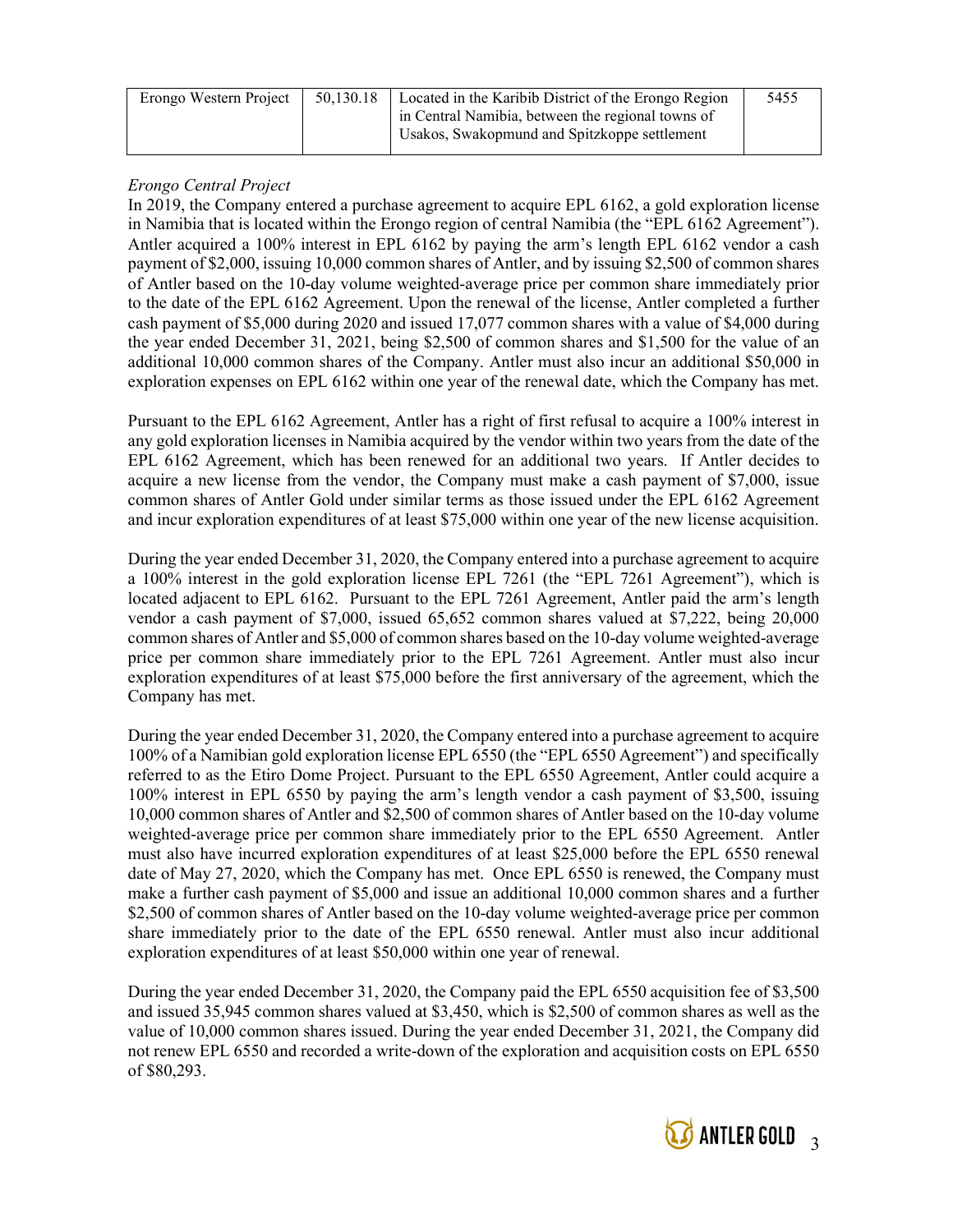During the year ended December 31, 2020, the Company entered into a purchase agreement to acquire an 85% interest in a gold exploration license in Namibia known as EPL 6408 (the "EPL 6408 Agreement"). Pursuant to the EPL 6408 Agreement, Antler may acquire an 85% interest in EPL 6408 by paying the arm's length vendor a cash payment of N\$6,500 (CAD\$517) upon signing and paying a further N\$25,000 (CAD\$2,040), as well as a final payment of N\$25,000 or the issuance of \$1,500 worth of Antler common shares (at the option of Antler) upon the successful transfer of EPL 6408 into Antler Pty. Upon earning the 85% interest in EPL 6408, Antler and the vendor will enter into a standard participating joint venture agreement, including proportionate cash funding obligations, which shall contain terms providing that if the vendor's interest is reduced to less than 10%, its interest will automatically be converted into a 5% free carried interest which can be purchased by Antler at any time for the payment of \$25,000 or the issuance of \$25,000 of Antler common shares. The decision to pay cash or issue shares will be at Antler's option.

During the year ended December 31, 2020, the Company paid the EPL 6408 acquisition fees of N\$6,500 (CAD\$517) and N\$25,000 (CAD\$2,040).

Pursuant to the EPL 6408 Agreement, Antler has a right of first refusal until October 16, 2024 to acquire a 100% interest in any exploration licenses in Namibia acquired by the vendor. If Antler decides to acquire a new license from the vendor, the Company will enter into an agreement on the same terms as those to acquire EPL 6408.

#### Erongo Western Project

In December 2019, the Company entered into an agreement to acquire a 75% interest in a private company, the sole asset of which is gold exploration license EPL 5455, located west of the town Usakos in the Erongo region of central Namibia. Antler has the right to acquire a 75% interest in the private company by paying the vendor, whose shareholders are arm's length parties to Antler, a nonrefundable cash deposit of \$10,000 and a further cash payment of \$40,000 upon signing of the agreement. These amounts were funded.

Under the original acquisition agreement, further amounts to be paid pursuant to the purchase agreement are cash payments of \$50,000 on December 16, 2020, which was paid during the year ended December 31, 2020, and \$75,000 on December 16, 2021, along with the issuance of \$25,000 worth of common shares of Antler based on the 10-day volume weighted-average price per common share immediately prior to December 16, 2021. In addition to the cash and share consideration above, Antler must also incur exploration expenses in the aggregate amount of \$200,000, which the Company has spent. Subsequent to the year ended December 31, 2021, the Company renegotiated the terms of the EPL 5455 agreement. Under the new terms, Antler must make a cash payment of \$40,000 on or before January 31, 2022 and a second cash payment of \$42,000 on or before January 31, 2023 to acquire its 75% interest. The first cash payment of \$40,000 was paid subsequent to year end.

Once Antler acquires the 75% interest in the private company, it has the right to purchase the remaining 25% minority interest at the fair market value determined by a professional business valuator selected by Antler. If Antler does not exercise its right to purchase the minority interest, all shareholders will contribute on a pro-rata basis to fund the company's activities, including exploration expenditures. Should the minority shareholder elect not to fund its portion of exploration expenditures and be diluted below 10%, then their interest will automatically convert to a free carried 5% interest in EPL 5455 which Antler can purchase at a price to be determined by a professional selected by Antler using international best practices for evaluating mining assets.

If within three years from the initial date of the EPL 5455 agreement, any vendor shareholder stakes or acquires an interest in any EPL in Namibia, then such additional interest must be offered in writing to Antler for an amount to be mutually agreed upon.

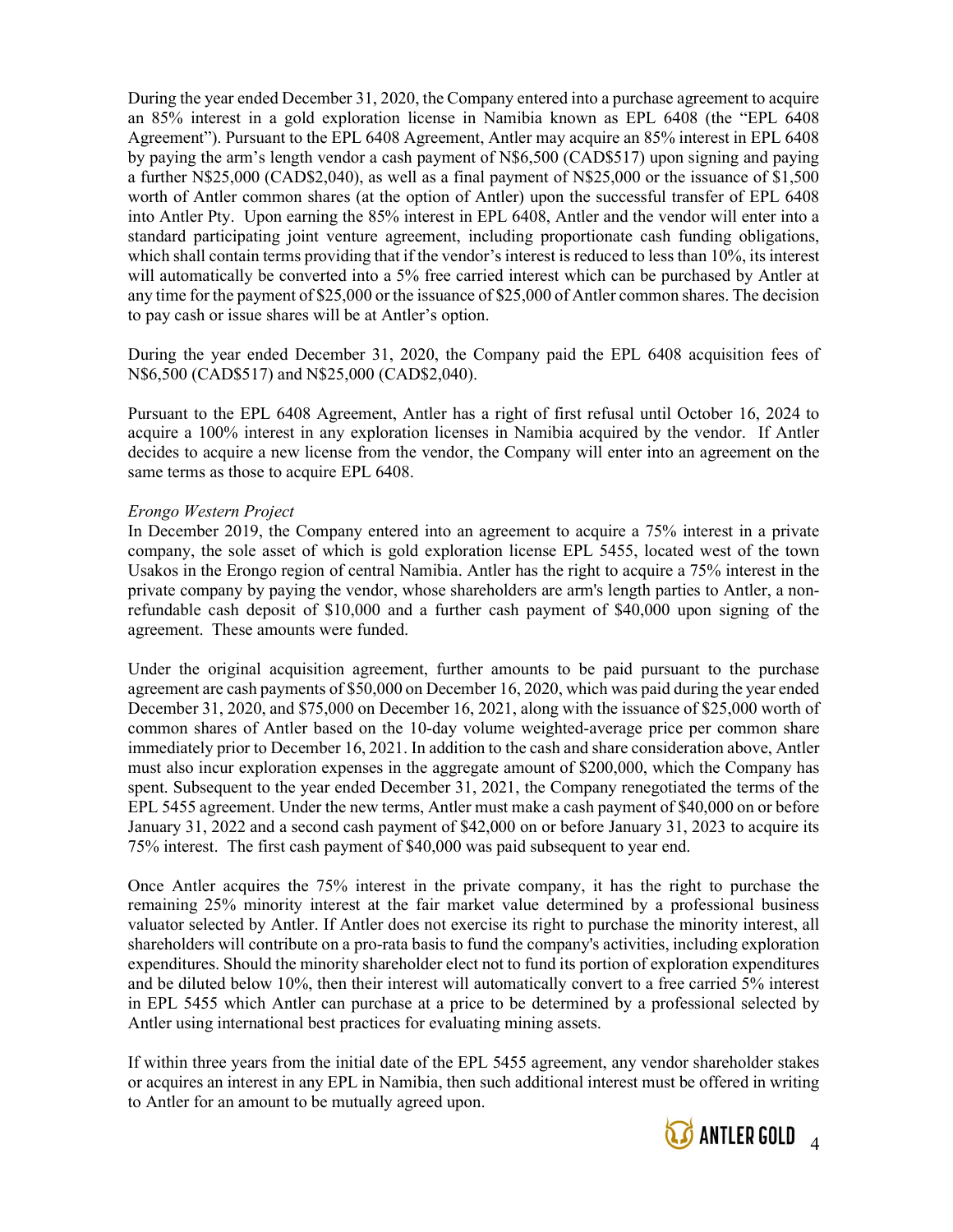The vendor has performed past work exploring for graphite on a portion of the EPL 5455 and should a transaction be made to sell or joint venture the graphite area, the vendor shareholders will retain 90% of the proceeds and Antler is entitled to 10%.

### Resource Properties – Namibian Exploration

Antler commenced exploration in Namibia on EPL 5455 in 2020. The Company contracted Remote Exploration Services (Pty) Ltd ("RES") to undertake a reinterpretation of available historical exploration data and the regional Government airborne magnetic data, complete a verification soil, calcrete and rock sampling program and conduct detailed ground magnetic surveys over areas of interest.

#### Phase 1 Exploration

The first phase of work on Antler's Erongo Western Project (EPL 5455) was completed in March 2020 and included reprocessing and interpretation of Government airborne magnetic data, collection of 661 line kilometres ("km") of high-resolution ground magnetic data and collection of verification soil or calcrete and rock samples. All soil and rock samples were analysed for gold and 36 multielements and calcrete samples were analysed for gold, silver, arsenic and copper.

In April 2020, the Company contracted with RES to work on the Central Project (EPLs 6162 and 7261). RES completed a desktop reinterpretation of regional Government airborne magnetic data, and compilation and review of historical exploration datasets within the Central Project area, which includes the historical workings of Onguati Mine, Brown Mountain and Western Workings.

In May 2020, the Company identified a previously unrecognized significant fault zone now named the Kranzberg Fault Zone. This fault zone, oriented WSW-ENE, is parallel to and shares many similarities to the Karibib Fault Zone which hosts Osino Resources' Twin Hills Project. The associated Kranzberg Gold Trend stretches across Antler's Erongo Central Project from the Kranzberg Dome, in the southwest, through Antler's EPL 6162, 7261 (both under option) and 7854 (under application). In total, Antler holds approximately 20 km of strike length along this fault zone.

Geological interpretation taking into consideration potential fluid source, pathway and trap together with stratigraphic and lithological positioning in relation to favourable structural settings was crucial in successfully defining the seven targets on the Erongo Central Project. Portions of the Erongo Central Project area have limited outcrop due to the presence of Quaternary cover and in these areas, interpretation and extrapolation of geology are essential to prioritising and directing future exploration activities.

By June 2020, the Company delineated six targets for exploration on its Erongo Western Project in the southern central zone of the Damara orogenic belt:

Note: the historic assay results noted below are sourced from unpublished company reports obtained from the Geological Survey of Namibia and have not been verified by Antler and the selected samples referred to may not necessarily representative of the mineralization hosted on the property.

W1 – Sandamap – 3.5 km long zone of sheared and altered Kuiseb Formation schists defined along an open-ended strike length of the Sandamap auriferous zone on the edge of a D3/D4 late‐Damaran leucogranite dome. Historical diamond drill holes were completed in 1993 to assess the potential volume of oxidized material amenable to heap leach extraction. Drilling tested three anomalies at vertical depths up to 30 metres ("m") below surface. A total of 98 drill core samples were assayed,

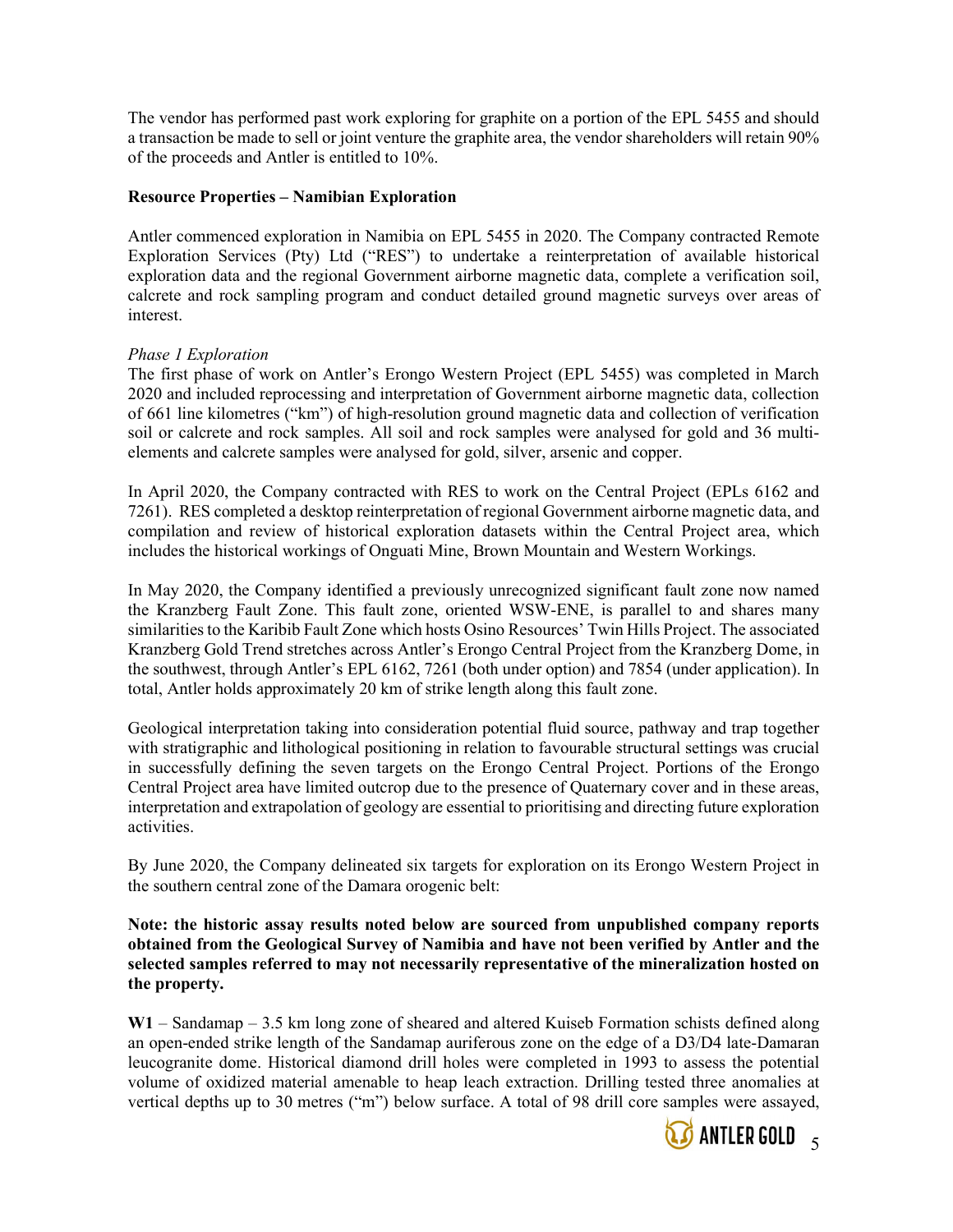with the highest reported gold grade of 11.2 grams per tonne (" $g/t$ ") (Namibia Mineral Development Company / Namaust Exploration (Pty) Ltd Joint Venture, 1995).

 $W2$  – Hakskeen – 1.5 km long zone defined along an open-ended strike length. The gold prospect is interpreted to be related with a magnetite skarn in marble. The controls on mineralization are poorly understood but interpreted at this stage to be associated with NNE trending D4 structures trending from a syn- to late-tectonic granitic intrusion to the SW. Sixteen historical inclined percussion drill holes were drilled to a depth of 35 m. Gold ("Au") mineralization was variable up to 4.05 g/t. (Anglo American Prospecting Services of Namibia (Pty) Ltd, 1988).

W3 – Targets the Arandis-Karibib-Kuiseb stratigraphy with calc-silicate and marble interbeds on the northern side of the Black Range Dome with associated NE and NNE trending structures. Graphitic schists have historically been mapped in the area and could represent important reducing horizons.

W4 – Karibib and Kuiseb stratigraphy are targeted in an area of complex structure with a distinct doubly plunging anticline defined in Karibib lithologies. NE and NNE trending structures are prevalent with intersecting structures trending NW. The area has support from historical rock grab sampling with up to 3.6  $g/t$  Au in quartz vein samples and ferruginous schists (Gold Fields Namibia Ltd, 1988).

W5 – Arandis-Karibib-Kuiseb stratigraphy are targeted on the southern side of the Black Range Dome in a zone of complex structure and pressure shadows with well-defined NE and NNE structures. During historical geological mapping, pyrrhotite and pyrite sulphide mineralization has been noted in calc-silicates with associated zones of ferruginization.

W6 – This area targets Karibib – Kuiseb stratigraphy in a zone of structural complexity between basement domes. Historical stream sediment sampling has defined a low order gold in sediment anomalous area of up to 100 parts per billion ("ppb') Au (Namex (Pty) Ltd, 1988).

Also, by June 2020, the Company had identified seven targets for exploration on its Erongo Central Project in the southern central zone of the Damara orogenic belt:

 $C1 - 9$  km strike length of the Kranzberg Gold Trend. A meta-sediment hydrothermal gold system structurally controlled along the Kranzberg Fault Zone. A number of significant gold-in-soil anomalies, with support from rock samples containing gold, are defined along the fault zone. Best historical rock chip assay results: 80 g/t Au, 6 g/t Au, 5.4g/t Au & 4.45g/t Au (Anglo American Prospecting Services of Namibia (Pty) Ltd, 1989; Gold Fields Namibia Ltd, 1988, GenMin Group, 1992).

C2 & C3 – 15 km strike length of the highly prospective faulted Karibib – Kuiseb contact, including in the vicinity of the southern portion of the Kranzberg Fault zone. These prospects are particularly interesting as an analogy of Osino Resources' Twin Hills discovery, i.e. faulted Karibib – Kuiseb contact covered by Quaternary sediment.

 $C4 \& C5$  – The Arandis lithologies around the Etiro Dome on EPL 6550. Historic gold-in-soil anomalies up to 150 ppb Au, against a background of 5 ppb Au, with support from rock samples containing anomalous gold (Namex (pty) Ltd, 1989).

C6 – The Karibib - Kuiseb contact in the north of EPL 7261 and EPL 6162, especially in zones defined by NNE and WNW structure.

 $C7 - 5$  km strike length of the Kranzberg Fault zone in prospective Karibib stratigraphy with

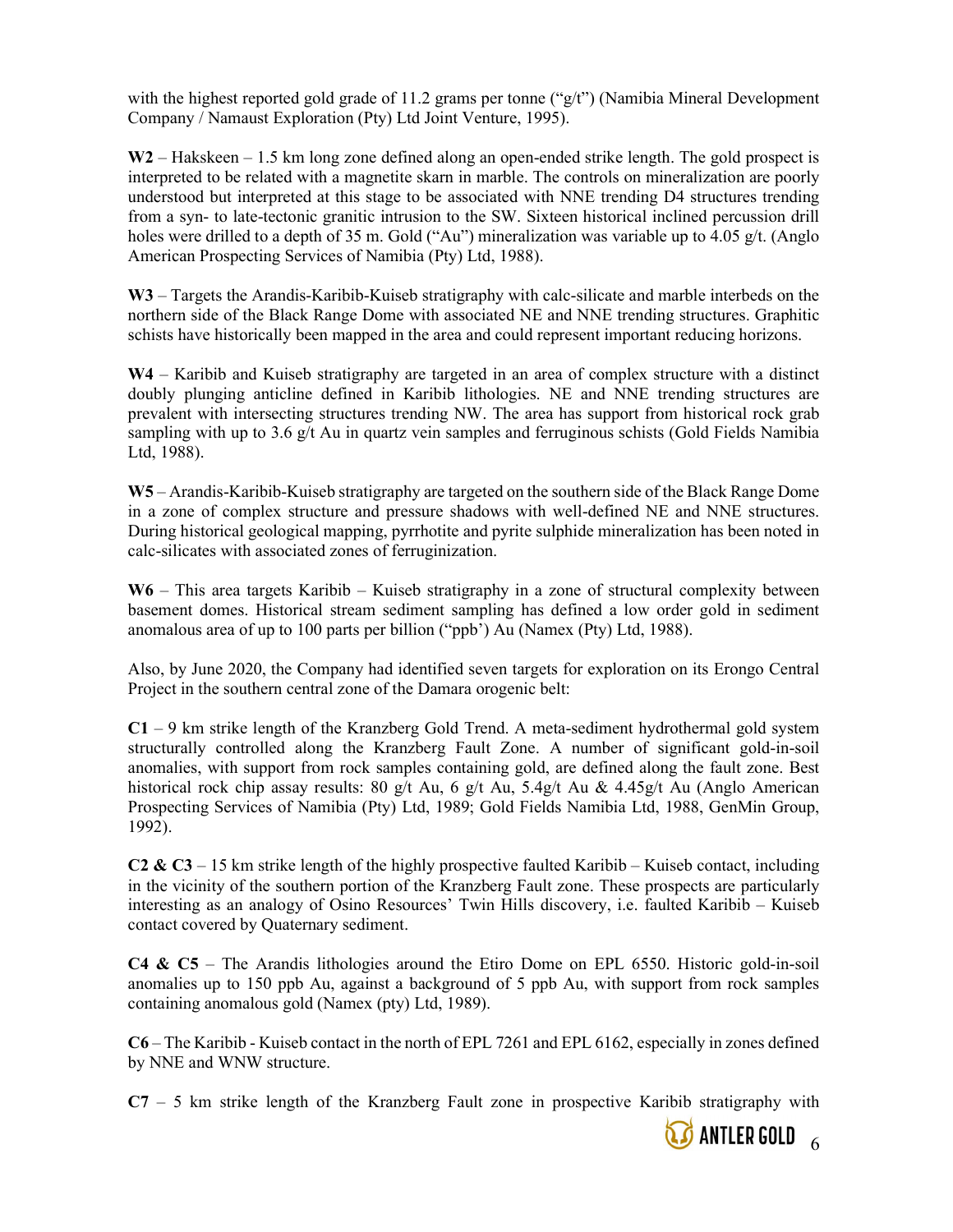associated gold and base metal soil anomalism defined with support from rock samples containing historic anomalous gold and silver.

In July 2020, a detailed Phase 2 exploration program was planned to advance four (4) of these 13 targets (W1, W2, W3 from the Erongo Western Project and C1 from the Erongo Central Project) and included heliborne magnetic geophysical surveying, ground based Induced Polarization ("IP") geophysical surveying, geological traverse mapping, geochemical soil sampling and Reverse Circulation ("RC") drilling. Due to Namibia's restrictions imposed by the COVID-19 pandemic (see Covid-19 Update below), start-up of this program was delayed until September 2020 with the sequencing of exploration activities being reordered to accommodate what was logistically and operationally achievable within Namibia's COVID-19 directives and restrictions. Land access agreements were in place and applications for environmental permits for these exploration programs were submitted and approved.

#### Phase 2 Exploration

In August 2020, the Company contracted RES to conduct immediate follow‐up field work over targets C1, W1, W2, and W3. RES mobilised to the field in September 2020 when Namibia's COVID-19 restrictions permitted field operations to resume. The objectives for these targets were:

C1 - to delineate drill targets at depth along a 9 km portion of the Kranzberg Fault Zone extending westwards from the Onguati, Brown Mountain and Western Workings prospects undertaking focused geological mapping, heliborne magnetic surveying and ground IP surveying.

W<sub>1</sub> - to delineate drill targets along the historically defined 3.5 km Sandamap auriferous shear zone by undertaking an IP survey, concurrent geological traverse field mapping and, where warranted, geochemical soil sampling.

 $W2$  - to delineate drill targets along the historically defined 1.5 km Hakskeen magnetite skarn auriferous zone undertaking an IP survey and concurrent geological traverse field mapping.

W<sub>3</sub> - to delineate zones of anomalous gold mineralization along a 9 km portion of the NW side of the Black Range basement / intrusive granite dome by sampling along regionally spaced soil sample traverses and heliborne magnetic surveying.

The following exploration activities were undertaken between mid-September 2020 to mid-December 2020, when field operations were curtailed for the traditional end of year holidays:

- IP surveying and geological traverse mapping in W1 (Sandamap): The IP survey was completed along the 3.5 km strike extent of the known Sandamap Shear and resulted in the collection of 49 line km along 25 survey lines spaced 150 m apart using an 8 channel, 50 m spaced pole-dipole array in the time domain with a 2s transmitter on/off time and 8 data stacking. The survey lines were oriented approximately ESE to perpendicularly transect the regional lithological strike.
- Geochemical sampling in W1 (Sandamap East): A total of 748 soil samples spaced 25 m apart were collected along the eastern half of the 25 IP survey lines.
- Geochemical soil sampling in W3: A total of 581 soil samples spaced 50 m apart were collected from 18 lines spaced at approximately 500 m and oriented approximately NNW to perpendicularly transect the regional lithological strike.
- IP surveying and geological traverse mapping in W2 (Hakskeen): A total of 26 line km of IP survey data was collected along 15 survey lines spaced 150 m apart using an 8 channel, 50 m spaced pole-dipole array in the time domain with a 2s transmitter on/off time and 8 data

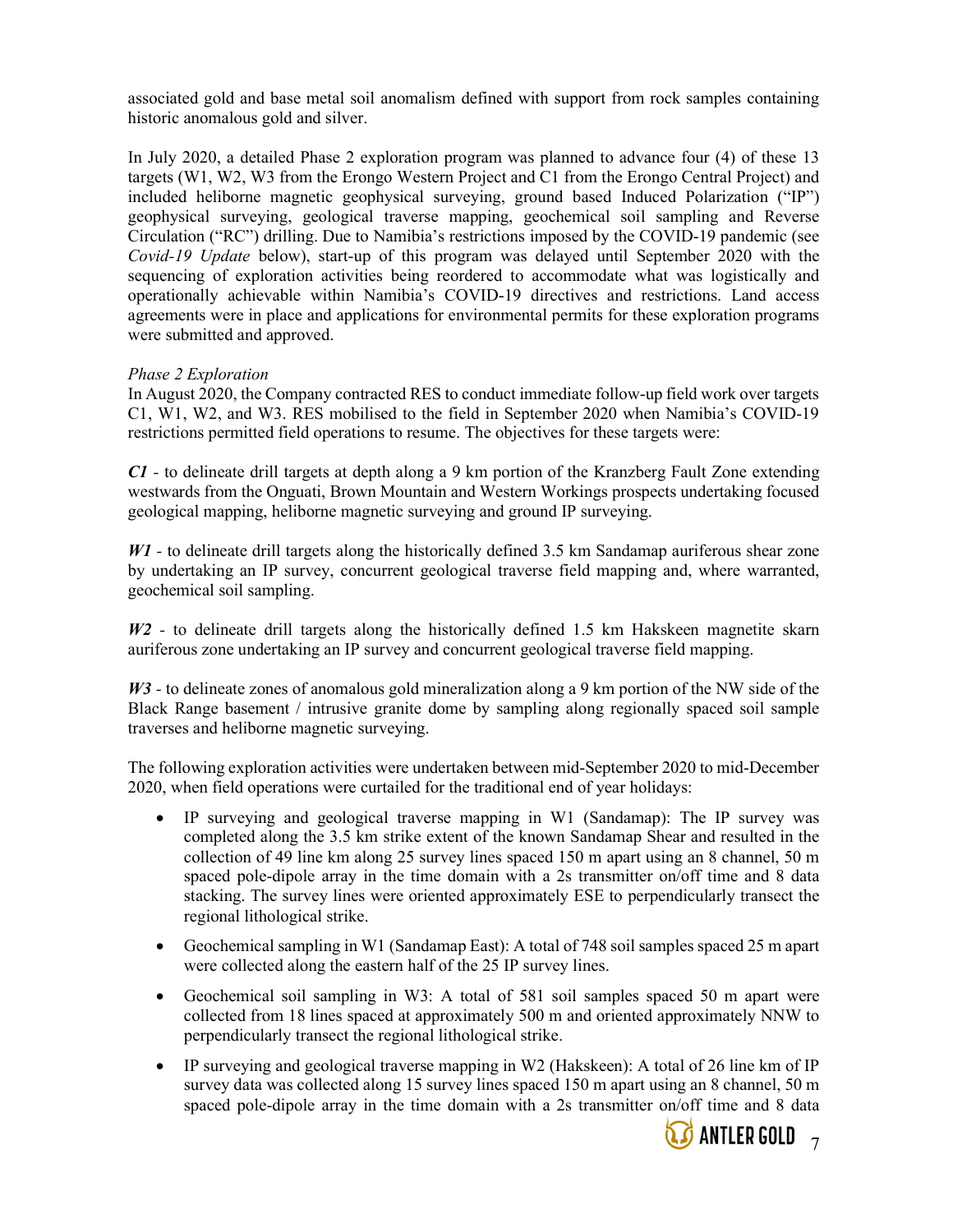stacking.

- IP surveying and geological traverse mapping in C1: Of the planned 16 lines, only 7 were completed before the annual shutdown. In total, 16.3 line km were collected along these 7 lines spaced 600 m apart using an 8 channel, 50 m spaced pole-dipole array in the time domain with a 2s transmitter on/off time and 8 data stacking.
- Scout RC Drilling in W1 (Sandamap): In total, 9 of the planned 14 holes were completed prior to placing drilling operations on hold for annual shutdown. A total of 1,912 m were drilled of the planned 3,500 m.
- Total of 8,191 line km of heliborne magnetic surveying with 3,235 line km over the Erongo Western Project and 4,956 line km over the Erongo Central Project.

In November 2020, the Company announced the delineation of a previously unmapped shear zone, Sandamap East Shear, at its W1 Target on the Western Project. The Sandamap East Shear, which runs parallel to and shares many similarities with the historically mapped auriferous Sandamap Shear, was delineated as a result of the IP survey and geological mapping across and to the east of the Sandamap Shear. The IP survey delineated a number of new targets on Sandamap East which have now been covered by a soil sampling grid to prioritise these targets.

The targets at Sandamap East Shear have been defined by high chargeability anomalies in the IP survey data and have been prioritized according to the strength and depth of the IP anomaly, coincidence with elevated gold-in-soil anomalies, as well as favourable geological and structural settings. The higher priority targets include the following:

- Sandamap East North: A 1,500 m long, strong chargeability anomaly extending from surface to approximately 175 m below surface. Coincident surface evidence of intense shearing with a subtle, up to 9 ppb, gold-in-soil anomaly identified from the recent Antler soil sampling. Not previously geochemically sampled.
- Sandamap East South: A 1,000 m long, moderate to strong chargeability anomaly at surface increasing in strength and strike length (1,400 m) at depth with discrete zones of high chargeability being developed. Coincident ground magnetic anomaly and surface evidence of intense shearing with a subtle, up to 22 ppb, gold-in-soil anomaly identified from the recent Antler soil sampling. Not previously geochemically sampled.

Subsequent to the annual shutdown during December 2020 and January 2021, Antler resumed field operations in late January 2021 focusing on the Erongo Central Project, with the objective of advancing the exploration over this project that was affected by the COVID-19 restrictions imposed during 2020. IP surveying and geological traverse mapping were completed over the C1 Target at the end of February 2021. In total, 23.6 line km of IP data were collected along 16 lines spaced 600 m apart using an 8 channel, 50 m spaced pole-dipole array in the time domain with a 2s transmitter on/off time and 8 data stacking. IP data were inverted in 2D and chargeability and resistivity profiles produced. These data together with the geological mapping data and high resolution heliborne magnetic survey and interpretation data were integrated with Antler's collated historical data for the Erongo Central Project. Drill targets were selected along the regionally spaced IP survey traverses. Targets were defined based on coincidence of zones of high chargeability (identified during the IP survey), gossanous / altered surface expression of mineralization (as observed during the geological traverse mapping) and structural complexity as defined from the high resolution magnetic data and geological traverse mapping. As announced on February 16, 2021, Antler planned a 5,000 m scout RC drilling program to drill test these defined targets. In total, twelve (12) RC holes totalling 2,261 m were completed to target depth. Samples for gold and multi-element analysis were submitted to ALS Limited in Johannesburg, and results have been received. An additional three (3) stepout RC holes, totalling 600 m, were completed in the vicinity of RC hole C1L14-4-3 which was the only hole from

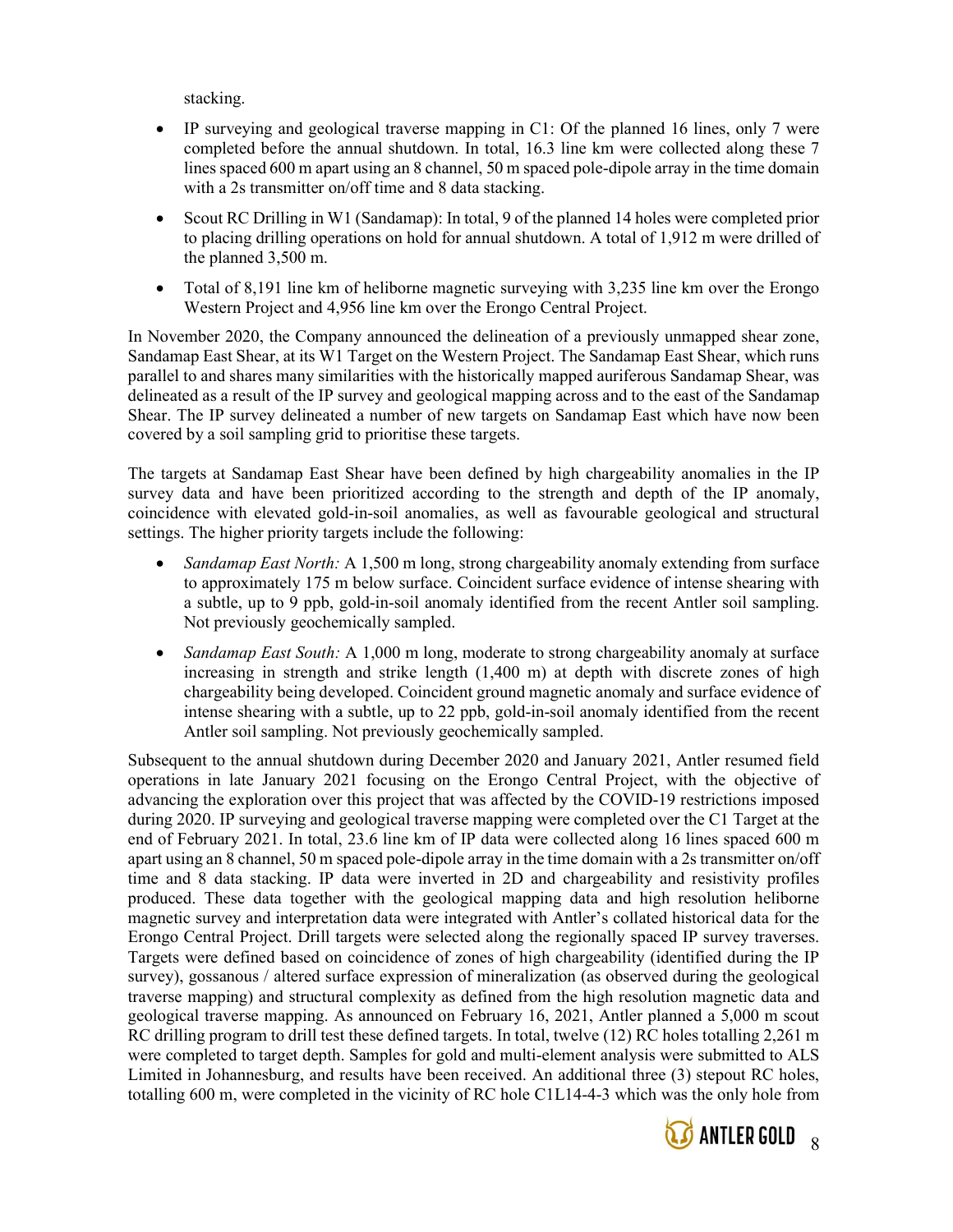the initial RC holes completed to produce significant results. Samples for gold and multi-element analysis from these stepout holes were submitted to ALS Limited in Johannesburg, and results have been received.

With the interpretation of the detailed high resolution heliborne magnetic survey and integration of this data with Antler's collated historical data, planning of soil sample traverses and IP survey traverses across the 16 km strike extent of the C2 target was possible with the objective of defining targets for RC drill testing. The C2 target covers the prospective Karibib / Kuiseb contact on the northern limb of the syncline that hosts Osino Resources' Twin Hills deposit. Soil sampling activities commenced at the end of February 2021 and were completed at the beginning of April 2021. A total of 2,478 soil and or calcrete samples, spaced 50 m apart, were collected along 43 lines, spaced at 400 m, and sent for ultra low gold and multi element analysis at ALS Limited in Loughrea. Results for these samples have been received. IP surveying activities commenced at the end of February 2021, after the completion of the C1 Target IP survey, and were completed by mid-April 2021. In total, 64.7 line km of IP data were collected along 22 lines spaced 600 m apart using an 8 channel, 50 m spaced pole-dipole array in the time domain with a 2s transmitter on/off time and 8 data stacking. These data have been processed and interpreted with the C2 Target sampling results.

On May 3, 2021 and August 4, 2021, the Company released results from exploration on both the Central and Western Projects.

### C1 Target - Central Project

The following significant results (Table 1) were received from a RC hole drilled on the C1 target which covers a nine (9) km portion of the Kranzberg Fault Zone extending westwards from the Onguati – Brown Mountain – Western Workings prospects. Antler has completed twelve (12) holes totalling 2,261 m of broad spaced scout RC drilling along the northeastern half of this trend.

|                |      |     | Au   |           |          |              | Ag   |           | Cu   |      |               |         |
|----------------|------|-----|------|-----------|----------|--------------|------|-----------|------|------|---------------|---------|
| <b>RC</b> Hole | From | To  | g/t  | Max $g/t$ | From     | Tо           | g/t  | Max $g/t$ | From | To   | $\frac{0}{0}$ | $Max\%$ |
| $C1L14-4-3$    | 12   | 18  | 2.85 | 12.9      | 10       | 24           | 8.05 | 63.9      | 6    | 27   | 0.45          | 4.24    |
|                | 34   | 37  | 0.18 | 0.28      |          |              |      |           |      |      |               |         |
|                | 43   | 44  | 0.15 | 0.15      | 51<br>31 | 7.74<br>62.3 |      | 30        | 51   | 0.76 | 6.14          |         |
|                | 47   | 50  | 1.45 | 3.88      |          |              |      |           |      |      |               |         |
|                | 57   | 58  | 3.35 | 3.35      | 57       | 61           | 8.53 | 30.3      | 56   | 62   | 0.51          | 2.46    |
|                | 71   | 77  | 0.24 | 0.63      | 67       | 77           | 3.67 | 9.3       | 67   | 82   | 0.30          |         |
|                | 81   | 82  | 0.09 | 0.09      | 80       | 82           | 1.2  | 1.7       |      |      |               | 0.90    |
|                | 100  | 101 | 0.08 | 0.08      | 97       | 102          | 2.14 | 7.3       | 96   | 102  | 0.21          | 0.88    |
|                | 108  | 109 | 0.23 | 0.23      | 108      | 117          | 0.94 | 2.9       | 109  | 117  | 0.11          | 0.29    |
|                | 129  | 133 | 0.28 | 0.81      | 124      | 139          | 2.83 | 13.9      | 121  | 140  | 0.26          | 1.38    |

Table1: Significant intercepts from drill hole C1L14-4-3.

Notes:

Azimuth =  $300'$  to  $360'$  Degrees; Dip =  $60'$  Degrees

True thickness of the mineralization is yet to be determined.

Max g/t and Max % represents the maximum value obtained from a 1 m sample within the reported interval.

The remaining eleven (11) holes drilled on target C1 did not produce significant results.

The following significant results (Table 2) were received from the stepout RC holes drilled in the vicinity of RC hole C1L14-4-3. A total of 600 m from three stepout holes were drilled. The holes

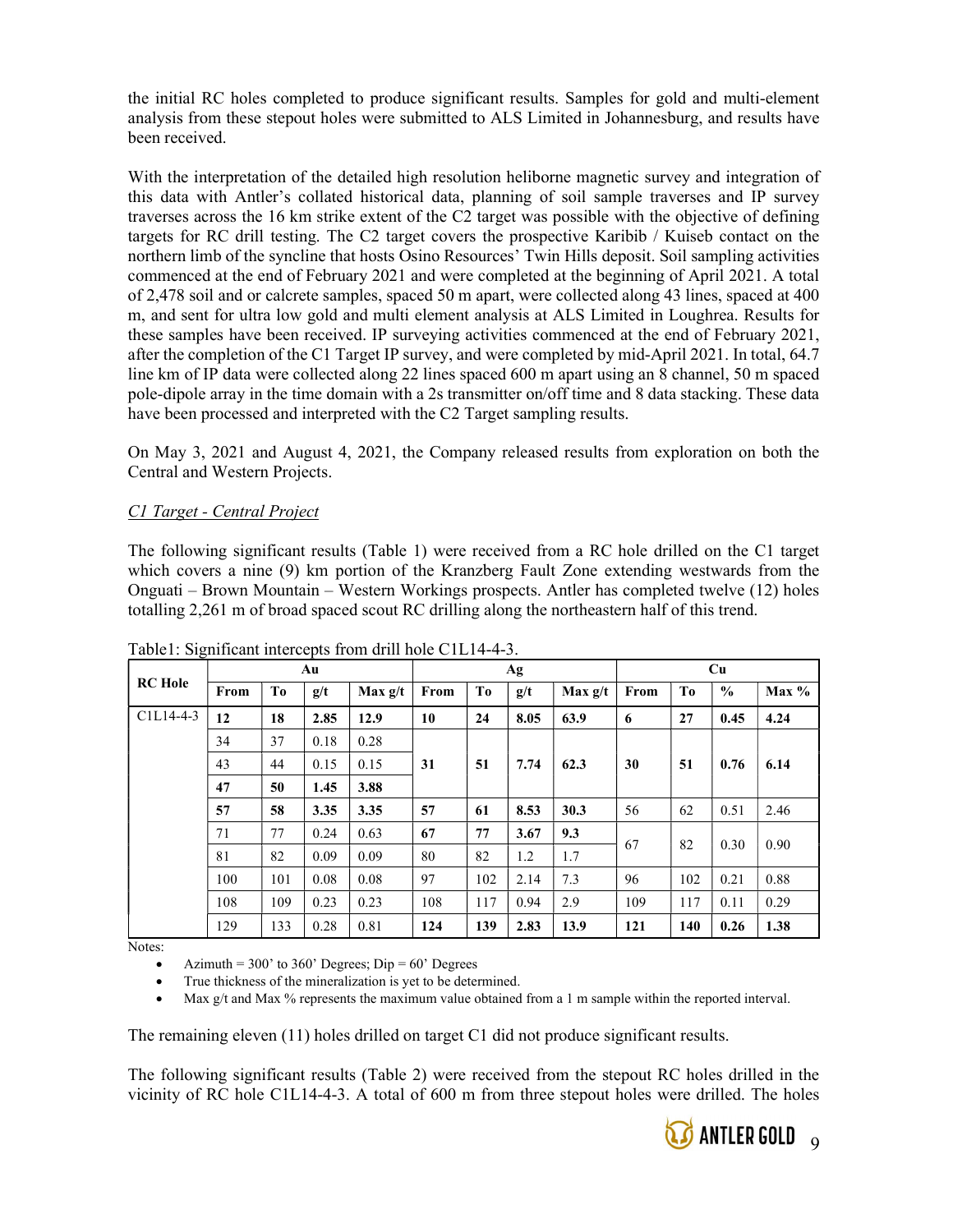intersected a series of moderate to steep southeast dipping in echelon quartz veins over a strike extent of 50 m and occurring over an apparent thickness of approximately 120 m downhole. Currently, the Cu-Ag-Au mineralization remains open and untested down-dip towards the southeast, and open along strike.

| <b>RC</b> Hole | $\mathbf X$ | $\mathbf Y$ | Dip   | Azimuth | From (m) | To<br>(m) | Interval<br>(m)         | Au<br>(g/t) | Ag<br>(g/t) | Cu<br>(%) | AuEq<br>(g/t) |
|----------------|-------------|-------------|-------|---------|----------|-----------|-------------------------|-------------|-------------|-----------|---------------|
|                |             |             |       |         | 8        | $11\,$    | $\overline{\mathbf{3}}$ | 0.99        | 7.17        | 0.61      | 2.00          |
|                |             |             |       |         | 29       | 30        | $\mathbf{1}$            | 0.5         | 11          | 1.19      | 2.43          |
|                |             |             |       |         | 33       | 34        | $\mathbf{1}$            | 0.09        | 17.1        | 1.7       | 2.87          |
|                |             |             |       |         | 42       | 45        | $\overline{3}$          | 0.65        | 23          | 2.38      | 4.53          |
| C1L14-4-       |             |             |       |         | 51       | 52        | $\,1\,$                 | 0.91        | 27.3        | 2.6       | 5.19          |
| 3A             | 582052      | 7586730     | $-60$ | 305     | 55       | 56        | $\mathbf{1}$            | 0.27        | 5.4         | 0.62      | 1.27          |
|                |             |             |       |         | 73       | 74        | $\mathbf{1}$            | 0.58        | 11.3        | 1.19      | 2.52          |
|                |             |             |       |         | 92       | 93        | $\mathbf{1}$            | 0.26        | 5.3         | 0.59      | 1.22          |
|                |             |             |       |         | 112      | 113       | $\mathbf{1}$            | 0.57        | 8.4         | 0.84      | 1.95          |
|                |             |             |       |         | 121      | 122       | $\mathbf{1}$            | 0.5         | 7.1         | 0.72      | 1.68          |
|                |             |             | $-60$ | 305     | 29       | 32        | $\overline{3}$          | 0.73        | 14.2        | 1.22      | 2.76          |
|                |             | 7586739     |       |         | 38       | 40        | $\overline{2}$          | 0.17        | 11.6        | 1.4       | 2.43          |
| C1L14-4-       |             |             |       |         | 46       | 59        | 13                      | 0.35        | 25.8        | 2.73      | 4.80          |
| 3B             | 582084      |             |       |         | 67       | 69        | $\overline{2}$          | 0.54        | 27.3        | 2.6       | 4.82          |
|                |             |             |       |         | 102      | 103       | $\mathbf{1}$            | 0.59        | 1.1         | 0.14      | 0.81          |
|                |             |             |       |         | 141      | 151       | $10\,$                  | 0.2         | 4.25        | 0.35      | 0.78          |
|                |             |             |       |         | 15       | 16        | $\mathbf{1}$            | 0.35        | 54.3        | 4.28      | 7.52          |
|                |             |             |       |         | 19       | $20\,$    | $\mathbf{1}$            | 0.15        | 10.6        | 1.16      | 2.03          |
|                |             |             |       |         | 45       | 50        | 5                       | 1.13        | 12.8        | 1.14      | 3.02          |
|                |             |             |       |         | 56       | 57        | $\,1\,$                 | 1.08        | 33          | 4.01      | 7.54          |
| C1L14-4-       |             |             |       |         | 73       | 74        | $\mathbf{1}$            | 0.49        | 4.3         | 0.45      | 1.22          |
| 3C             | 582073      | 7586773     | $-60$ | 295     | 79       | $80\,$    | $\,1$                   | 1.51        | 19.2        | 1.57      | 4.13          |
|                |             |             |       |         | 85       | 86        | $\mathbf{1}$            | 0.65        | 6.2         | 0.61      | 1.65          |
|                |             |             |       |         | 107      | 108       | $\mathbf{1}$            | 0.68        | 30          | 1.83      | 3.85          |
|                |             |             |       |         | 129      | 130       | $\mathbf{1}$            | 0.37        | 16          | 1.56      | 2.93          |
|                |             |             |       |         | 134      | 135       | $\mathbf{1}$            | 1.65        | 12.4        | 1.07      | 3.43          |

Table 2 – List of Significant Intercepts from Stepout RC Holes

Notes:

 Au Equivalent values are shown to demonstrate the value of the copper and silver credits and are calculated using a gold price of US\$1,776.70/oz, a silver price of US\$26.035/oz and a copper price of US\$9,342 per tonne. LME Prices as at July 1, 2021.

 All reported intercepts are apparent widths rounded to the nearest meter. True widths are unknown at this stage. Total intercepts reported are unconstrained and are at 0.1 g/t cut-off, minimum 1 m wide and no more than 1 m internal dilution.

# C2 Target and C2 Extension – Central Project

In April 2021, the Company began a widespread geochemical sampling campaign over the C2 and C2 Extension targets specifically targeting areas under thick calcrete and sand cover that have previously never been sampled. A gold in calcrete anomaly has been defined from the geochemical sample results

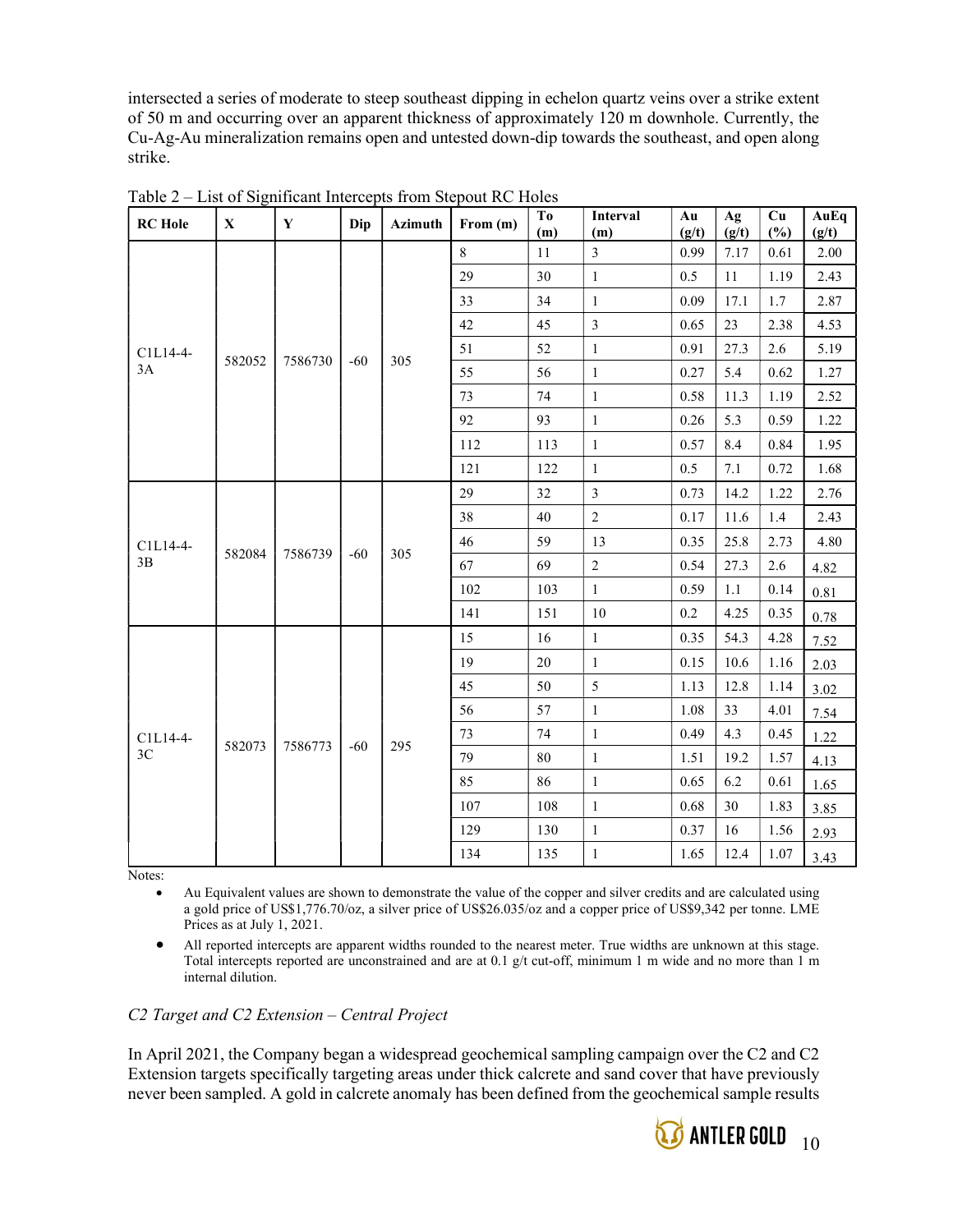obtained in the north east portion of the C2 Extension sampling grid. The assay results contain 34 assays over 5 ppb Au with a peak value of 45 ppb. Due to the pervasive calcrete cover thickness, interpreted to be up to 20 to 40 m thick in places, this represents a significant gold anomaly as calcrete horizons usually act as barriers to soil geochemical dispersions. This gold anomaly is further supported by a coincidental magnetic anomaly which may be as a result of the presence of pyrrhotite, a magnetic iron sulphide mineral. As seen on similar exploration projects in the vicinity of Karibib, significant gold mineralization is associated with pyrrhotite sulphide mineralization. Field based track mapping undertaken in October 2021, has confirmed the presence of sub cropping Kuiseb lithologies with quartz veining in the vicinity of the gold in soil anomalies. A total of 27 grab samples including 12 termite mound samples were taken. All samples are currently held in secure storage at the Company's Karibib warehouse and have not yet been submitted to a laboratory for analytical work.

In August 2021, the Company announced the delineation of the C2 Southern Target, which is delineated by strong magnetic anomalies directly west along strike from the Twin Hills discovery. In September 2021, the Company began a widespread geochemical soil sampling campaign over the newly identified C2 south. A total of 1,532 geochemical samples (inclusive of QA/QC samples) were collected. All samples are currently held in secure storage at the Company's Karibib warehouse and have not yet been submitted to a laboratory for analytical work.

### W1 Target – Western Project

Nine RC drill holes totalling 1,913 m of the planned 3,200 m Phase 1 program were completed in December 2020 along selected IP survey lines in the vicinity of the Sandamap Shear, identified as target W1 on the Western Project. This scout drilling program was designed to test a range of IP targets occurring over a strike length of approximately 3.5 km (see Antler's news release dated December 2, 2020). Significant results are shown in Table 3 below:

| ▱              | Au   |     |      | $\circ$   | As   |                |       |         |
|----------------|------|-----|------|-----------|------|----------------|-------|---------|
| <b>RC</b> Hole | From | To  | g/t  | Max $g/t$ | From | T <sub>o</sub> | ppm   | Max ppm |
| L15 01         | 13   | 20  | 2.42 | 10.55     | 10   | 25             | 2,554 | >10,000 |
| L15 02         | 68   | 76  | 0.64 | 1.81      | 68   | 80             | 2,086 | >10,000 |
| 02             | 20   | 123 | .65  | 3.19      | 120  | 122            | 5,167 | >10,000 |

Table 3: Significant Intercepts from W1 RC Drilling.

Notes:

Drill hole orientation: Azimuth = 298 to 310 Degrees; Dip = 60 Degrees

True thickness of the mineralization has not been determined.

Max g/t and Max ppm represents the maximum value obtained from a 1 m sample within the reported interval.

 All reported intercepts are apparent widths rounded to the nearest meter. True widths are unknown at this stage. Total intercepts reported are unconstrained and are at 0.1 g/t cut-off, minimum 1 m wide and no more than 1 m internal dilution.

Antler has also completed a geochemical survey from a detailed soil sampling grid over the Sandamap East (W1 Target) (see Antler's news release dated November 18, 2020). Gold results are highly variable and anomalous samples plot as singleton or clusters on or close to the mapped shears or zones of ferruginization / quartz veining, or associated with IP chargeability anomalies. Anomalous aresenic results are mostly concentrated to the NW half of the sample lines specifically within the ferruginized Kuiseb Schists that host the delineated shears.

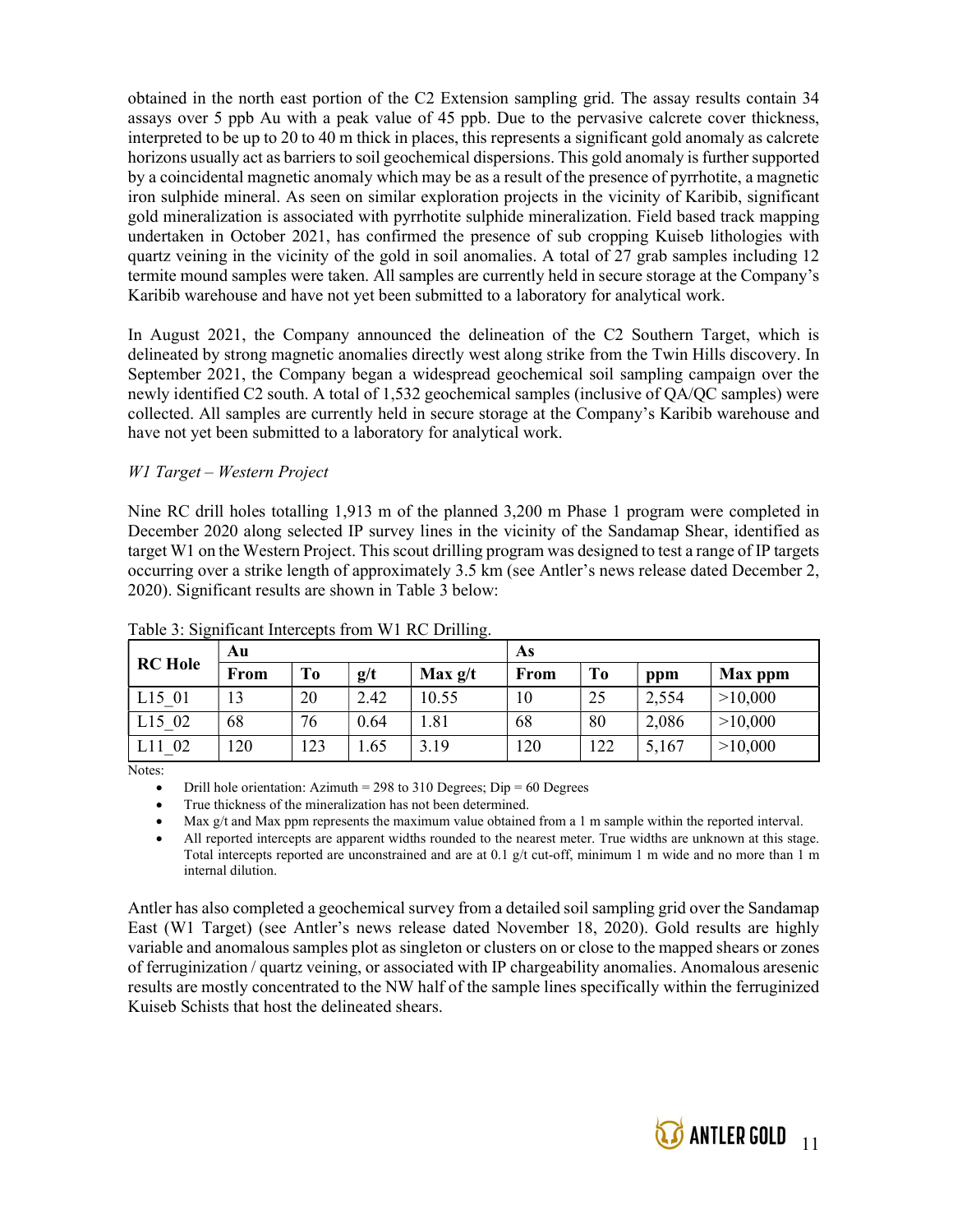### W2 Target – Western Project

The Company conducted IP surveying and geological traverse mapping over the W2 Target (Hakskeen). The objective of the program was to delineate drill targets at depth along strike of the historically defined 1.5 km Hakskeen skarniferous zone. These data have been incorporated into the historical data and interpreted. It is clearly evident that the magnetite skarn and associated dolomitization and alteration coincides with a magnetic and IP anomaly that can be traced for almost 2.5 km. The IP data indicate that this anomaly extends to a depth of at least 200 m. The historical goldin-soil anomaly is spatially coincident with this IP anomaly and the shallow (30 m deep) historical RC drilling intersected narrow anomalous gold zones.

### W3 Target – Western Project

The Company has completed regionally spaced soil sample traverses over the W3 target. In total 581, 50 m spaced, soil samples were collected along 18 traverses spaced at approximately 500 m apart. The interpretation of soil sampling results at W3 show gold results to be highly variable with limited goldin-soil anomalies being identified. The anomalous samples plot on or close to the targeted NE and NNE structures delineated in the historical geological mapping. Numerous arsenic-in-soil anomalies are evident within the Kuiseb Schists that host an increase in mapped NNE structures and could represent a favourable setting for mineralization. The observed gold and arsenic distributions are interpreted to be significant and warrant follow-up infill sampling and geological mapping.

# QA/QC Program

Sample assay results have been independently monitored through a quality control/quality assurance ("QA/QC") program including replicate field samples, pulp duplicate samples and the insertion of blind standards and fine blanks. Geochemical samples were collected in the field and stored at the Company's secure facility located in the town of Karibib. Samples were then batched and securely transported to the ALS sample preparation facility in Okahandja, Namibia, where they were dried, crushed to 70% -2 millimeters, split to 250 grams ("g") and pulverized to 85% -75 µm. Sample pulps were sent to ALS Loughrea, Ireland for analysis. Gold analysis was by 50 g cyanide extraction with an ICP-MS finish and multi element analysis was by Aqua Regia digest and ICP-MS finish. Logging and sampling of the RC chips were completed at the drill site in the field and sampled in 1 m intervals which were transported to the company's secure facility located in the town of Karibib. Drill samples were then batched and securely transported by Company staff to the ALS sample preparation facility in Okahandja, Namibia, where they were dried, crushed to 70% -2 millimeters, split to 250 g and pulverised to 85% -75 µm. Sample pulps were sent to Johannesburg, South Africa for analysis. Gold analysis was by 50 g fire assay with AA finish. Pulps also underwent Aqua Regia digest and multielement analysis by ICP-AES.

### Future Plans

The Company plans to conduct a percussion drilling program to sample the bedrock under cover on the C2 Extension target in the area of the geochemical anomaly.

On March 24, 2022, the Company announced that it entered into a Project Generator Agreement ("PG Agreement")with Sherpa Resource Holdings ("Sherpa") to form a new corporation, the Project Generator, for the purposes of generating exploration opportunities and projects in Africa. RES is also party to the PG Agreement as it has agreed to provide consulting services to the Project Generator on terms agreed to and set out in the PG Agreement. Both Sherpa and RES are arm's length parties to Antler. Sherpa is a company set up to hold the interests of the project generation team in Project Generator and is a related party to RES.

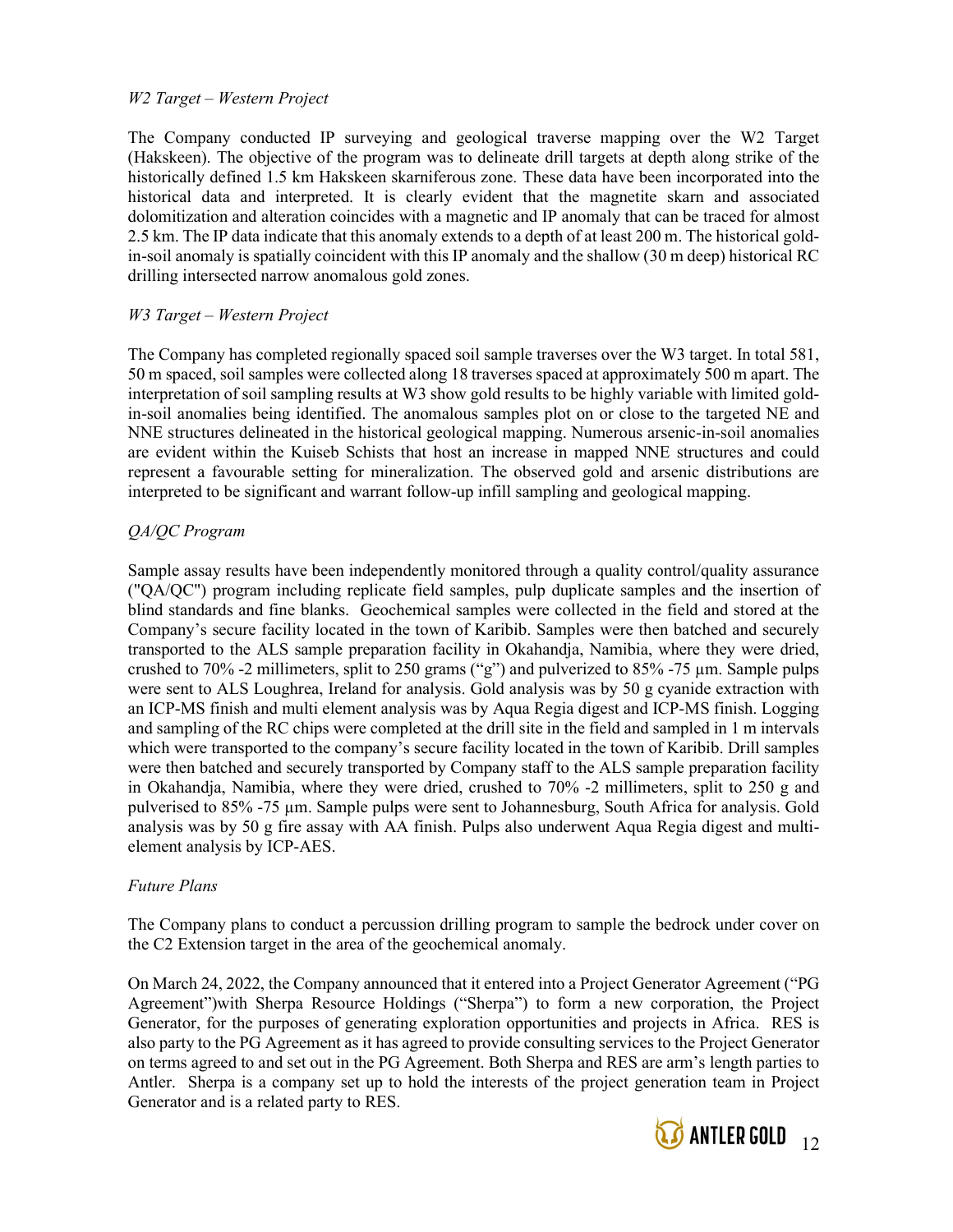Under the terms of the PG Agreement, Antler and Sherpa agreed to jointly target, evaluate and advance new project opportunities in Africa. Projects generated from this initiative will be held by Project Generator to be established by Antler. Project Generator will be owned 87.5% by Antler, with the remaining 12.5% to be held by Sherpa. The majority of the Board of Directors of Project Generator will be appointed by Antler, and the two parties will enter into a shareholders' agreement to govern their respective rights as shareholders of Project Generator. Antler will be appointed as the manager with the overall responsibility to manage and carry out the mineral exploration operations of Project Generator.

Antler and Sherpa have the right to purchase each other's interest in the Project Generator under specified terms and times. Sherpa may earn a further 2.5% interest at the project level if it is involved or technically responsible for making an economically significant discovery on a property held by Project Generator. The term of the PG Agreement is for an initial three-year period and can be extended if mutually agreed. The PG Agreement has also been carefully drafted to preserve RES client confidentiality and to avoid conflicts of interest.

Targeted commodities for exploration properties to be held in Project Generator will include primarily rare earth elements, green metals and gold. Antler is currently assessing several opportunities to be included in Project Generator.

On April 13, 2022, the Company announced that, together with Antler Pty, the Company had entered into a binding agreement to acquire 90% of the Onkoshi Gold Project (the "Onkoshi Project") in Namibia (the "Onkoshi Agreement") from an arm's length vendor. The Project will be held in Antler's project generation vehicle ("Project Generator") owned 87.5% by Antler and 12.5% by Sherpa.

The Onkoshi Project is located approximately 140 km northwest of the city of Windhoek, previously known as the Erindi and Vredelus Projects, and has been the focus of a significant amount of historical exploration work. Table 4 contains historic assay results from a drilling program completed by Rossing Uranium Limited between 1987 and 1993, as reported in a Canadian Securities Administrator's National Instrument 43-101 Report completed in 2004 for Helio Capital Corporation (now Winshear Gold Corp.) ("Helio Technical Report"). Note that the results below are historic and have not been verified by Antler.

| Table 4: Summary of Rossing Uranium Limited best RC drill and diamond drill intersections |  |  |  |  |  |
|-------------------------------------------------------------------------------------------|--|--|--|--|--|
| calculated at a cut-off of 0.5 g/t Au.                                                    |  |  |  |  |  |

| <b>Drillhole</b>   | Depth (m)      | <b>Intersection</b>            |
|--------------------|----------------|--------------------------------|
| ERRC <sub>18</sub> | 12 to 23       | 9.53 g/t Au over 11 m          |
| <b>ERRC 23</b>     | 51 to 56       | $3.04$ g/t Au over 5 m         |
| and                | 60 to 67       | 4.88 g/t Au over $7 \text{ m}$ |
| <b>ERRC 25</b>     | 26 to 38       | $3.09$ g/t Au over 12 m        |
| ERD <sub>2</sub>   | 11.18 to 23.53 | 5.54 g/t Au over 12.35 m       |
| ERD <sub>3</sub>   | 5.92 to 12.34  | 3.27 $g/t$ Au over 6.42 m      |
| and                | 70.64 to 75.64 | 12.85 $g/t$ Au over 5 m        |

Significant exploration potential exists on the Project as outlined in Helio Technical Report and based on the initial review of Project data by RES on behalf of the Project Generator, which includes:

 Limited historical work over the strike extents of both the historical Erindi and Vredelus Projects which are contained within EPL 7464 offer immediate exploration targets

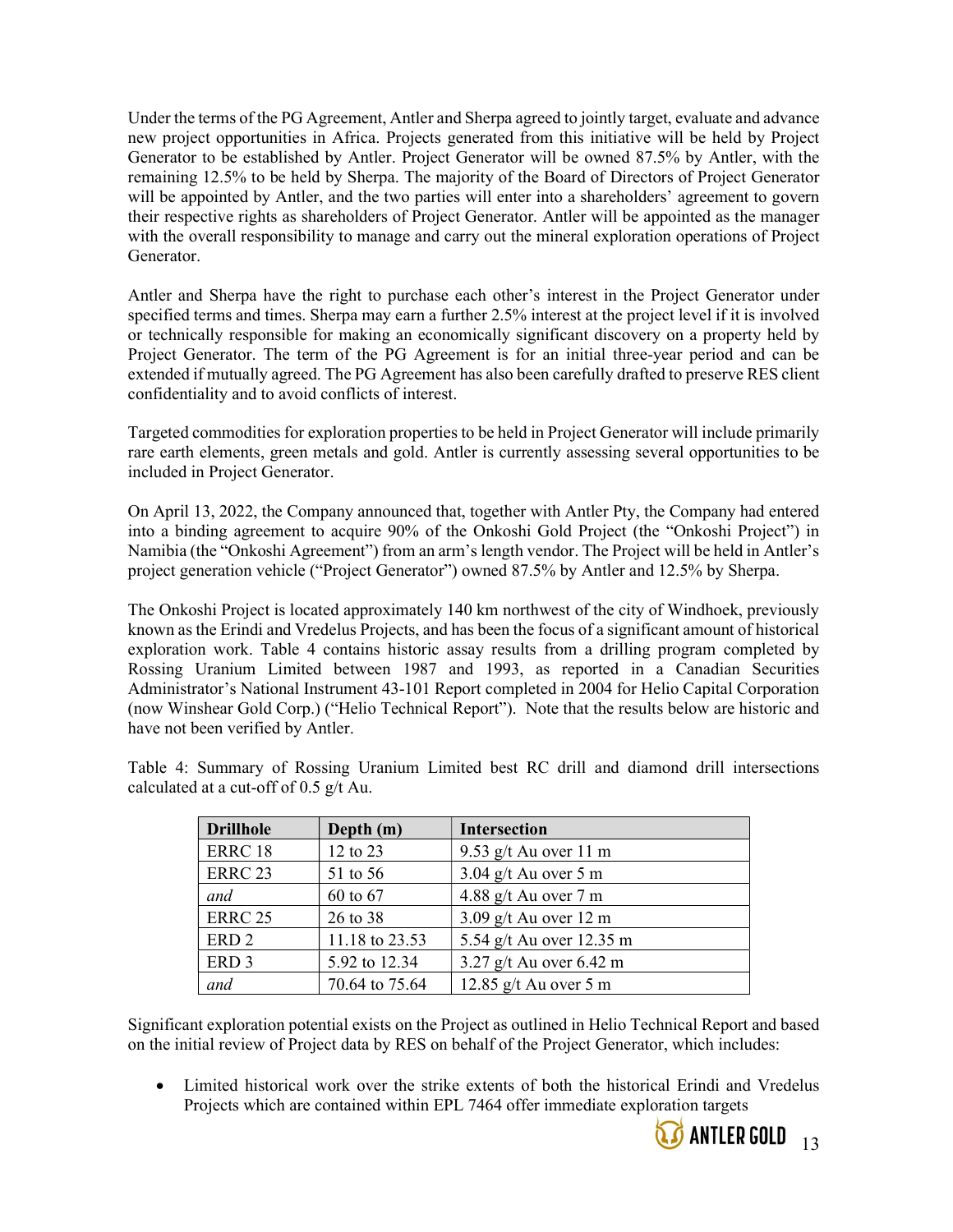- Numerous significant gold in rock and gold in soil anomalies discovered during historical sampling campaigns were not followed up with any additional exploration work
- Historical analytical lower limits of detection for gold were in the order of 20 ppb and thus potential gold mineralization with a surface expression of less than 20 ppb would not have been delineated by the historical soil sampling campaigns
- Mineralization on the Project has been shown to be conductive and magnetic and is therefore suitable for detection by both magnetic and electrical geophysical survey techniques

The terms of the Onkoshi Agreement provide for Antler Pty to pay \$30,000 on signing (which the Company has paid) and \$50,000 upon the issuance of an Environmental Clearance Certificate ("ECC") and successful transfer of the Project EPL to Antler. In addition, Antler Namibia must pay a further \$20,000 one year from the date of ECC issuance and Antler must issue the vendor or their nominee \$100,000 of Antler common shares based on the 10 day VWAP immediately prior to issuance. A Finder's Fee of \$20,000 will be paid to an arm's length party who introduced the Project to Antler. The transaction is subject to TSXV approval.

The Onkoshi Project is located in the Southern Central Zone of the Damaran Orogenic Belt and shares significant similarities to B2 Gold's Otjikoto and Wolfshag deposits. Mineralization is hosted in magnetite-amphibole skarns and massive sulphide and sulphide-bearing calc-silicates and marbles of the Swakop Group. Gold is mainly associated with pyrrhotite, pyrite and magnetite and, to a lesser extent, with chalcopyrite and arsenopyrite. Historical work completed included reconnaissance mapping with soil and rock grab sampling follow up. Wagon, reverse-circulation and diamond drilling were also undertaken. The Erindi grid produced the most significant results and, based on the Rossing Uranium Limited drill results, BAFEX, a subsidiary of Helio Capital Corporation, interpreted two 5- 20 m wide zones of mineralization (the Foot Wall Zone and the Hanging Wall Zone) which appear to be sub parallel, strike east west and are separated by about 80 m to 100 m of tectono-stratigraphy (as presented in the Helio Technical Report).

Historical ground magnetic and induced polarization geophysical surveys and an airborne electromagnetic survey show the mineralization to be highly conductive and magnetic and have an interpreted combined strike length in the order of 5.5 km. Numerous gossans and gold in soil anomalies greater than 100 ppb Au, defined from historical exploration, are associated with this strike length and as yet many have not had any follow up exploration undertaken. Historical soil sampling work was apparently hampered by complicated regolith with locally thick zones of recent sand and calcrete cover and a poor 20 ppb Au lower limit of detection.

Antler plans to immediately commence environmental work required to apply for the ECC, secure ground access agreements as well as compile and interpret all available historical work in order to plan an exploration programme for the Project. The Project Generator will be retaining RES to perform this work.

# Covid-19 Update

In April 2020, Namibia entered into a country-wide partial lockdown which was upgraded to a full National lockdown extending through June 2020. In August 2020, the Government of Namibia announced that exploration activities would be allowed to be conducted with certain COVID-19 related limitations and precautions in place. With the exception of a delay in the start of exploration activities on the Central Project as noted, the Company's continued activities have remained largely unaffected as at the date of this report. However, if there is a resurgence of COVID-19 cases and a new national lockdown is implemented, the execution of the Company's exploration activities may require additional precautions and be delayed.

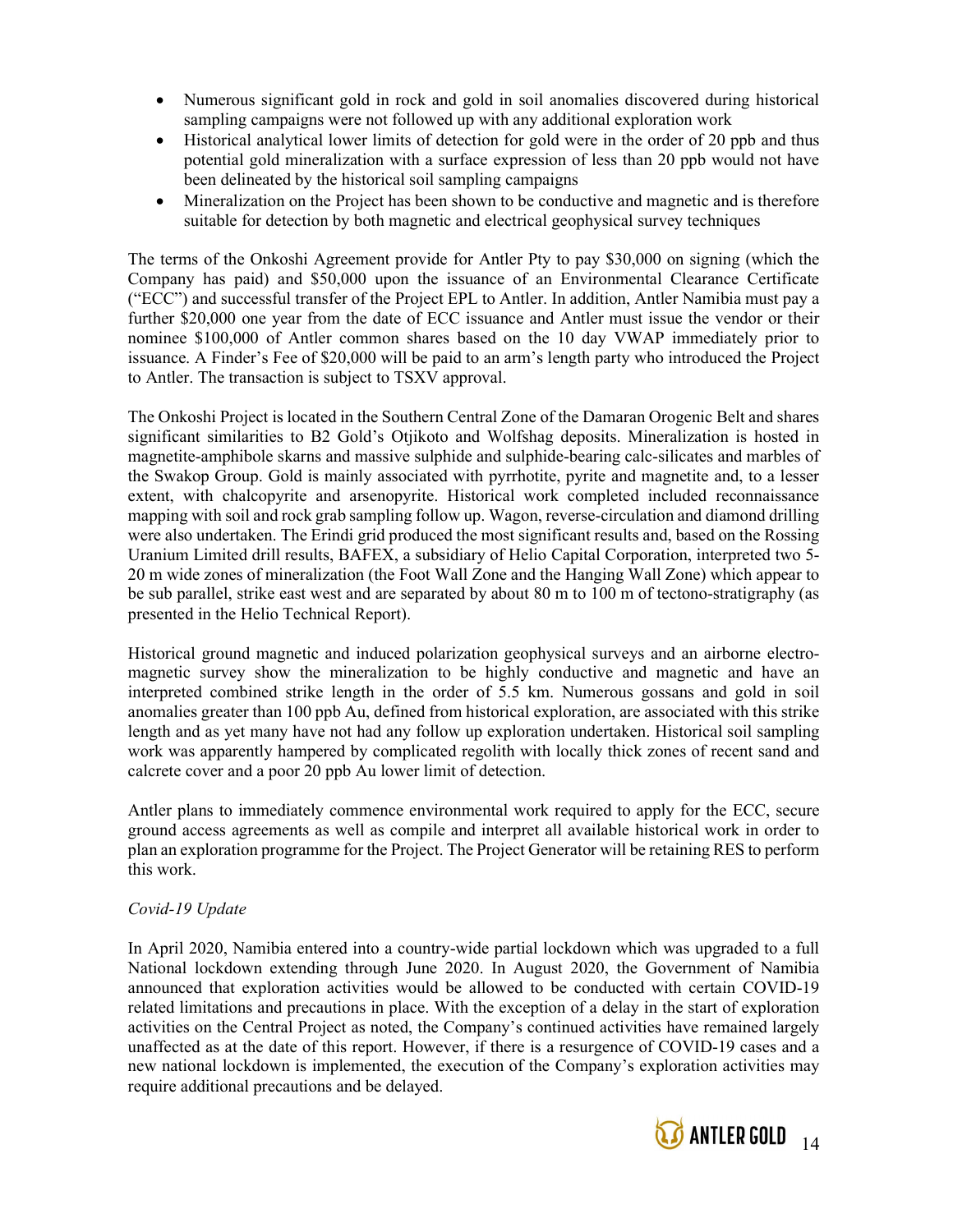The Company has implemented procedures for minimizing the effect of Covid-19 on its operations and to ensure the safety of its employees and contractors. These include remote work as well as rapid testing prior to travelling to the field operation and consistent testing while personnel are there to ensure a "bubble" while drilling, mapping, sampling or performing other exploration. As discussed above, the Company currently operates with a small number of management and employees and the above precautions are performed at its offices both in Canada and Namibia. The Company operates under the assumption that the Covid-19 pandemic is a current and future threat and will continue to operate with the base level of precautions as described for the foreseeable future. Should the pandemic worsen, the Company may need to implement additional precautions or delay certain activities should the authorities prohibit operations or impose another lockdown.

The Company has not had to implement cost saving measures, restructure or realign its operational or financial resources in response to Covid-19. At this time, the Company does not expect any significant fluctuation in its liquidity or capital resources as a result of the Covid-19 pandemic. The Company notes that the severity of the different "waves" of the Covid-19 pandemic are extremely difficult to predict. The Company does expect future "waves" and, especially in light of the new Covid-19 variant recently found in South Africa, will react in the best of interests of its stakeholders and to preserve the health of its employees, consultants and contractors.

#### Resource Properties – Zambian Exploration

On August 6, 2021, the Company announced it had entered into a binding letter agreement ("Kesya Agreement") with an arm's length vendor to acquire a greenfields REE project (the "Kesya Project") in Zambia. The Kesya Project, located in the Kafue district in southern Zambia, hosts the Kesya carbonatite which was first identified in the 1960's and is located within the vendor's currently held mineral license. Under the Kesya Agreement, Antler has the right to create a new license and to transfer it into a newly incorporated entity once certain terms and conditions are met including: (i) a payment of \$5,000 to the vendor on signing of the Kesya Agreement, which the Company has paid; (ii) \$25,000 of exploration work in respect of the Kesya Project within six (6) months of expiration of the 30 day due diligence period commencing on the date of the Agreement, which the Company has met; and (iii) an additional \$10,000 payment to the vendor should Antler decide to proceed to transfer the license to Newco. Terms between Antler and the vendor will include, among other things, an initial 75% interest for Antler and 25% for the vendor in Newco. Antler will act as the operator of the Kesya Project and each party will be expected to contribute its proportionate share of exploration expenditures in respect of the Kesya Project. In the event that either party's interest in the newly incorporated entity is diluted to 10% or less, that party's interest will automatically be converted into a 5% carried interest.

During the year ended December 31, 2021, the Company paid the cash acquisition fee of \$5,000 and incurred exploration expenditures of \$98,793 in Zambia. In addition, the Company has incorporated Antler Exploration Zambia Limited ("Antler Zambia"), but the transfer of the license to an Antler subsidiary is pending.

The Company has successfully entered into land access agreements with the various traditional authorities to allow work in the chiefdoms that are located within the boundaries of the Kesya Project. Subsequently, the Company has hired an independent environmental management firm to compile the Environmental Project Brief (EPB). This work commenced in September 2021. The initial site visit by the Zambia Environmental Management Agency (ZEMA) has taken place.

A reconnaissance mapping and sampling campaign to attempt to verify historical exploration results has been completed over a small portion of the Kesya carbonatite. In total, 55 hard rock grab samples

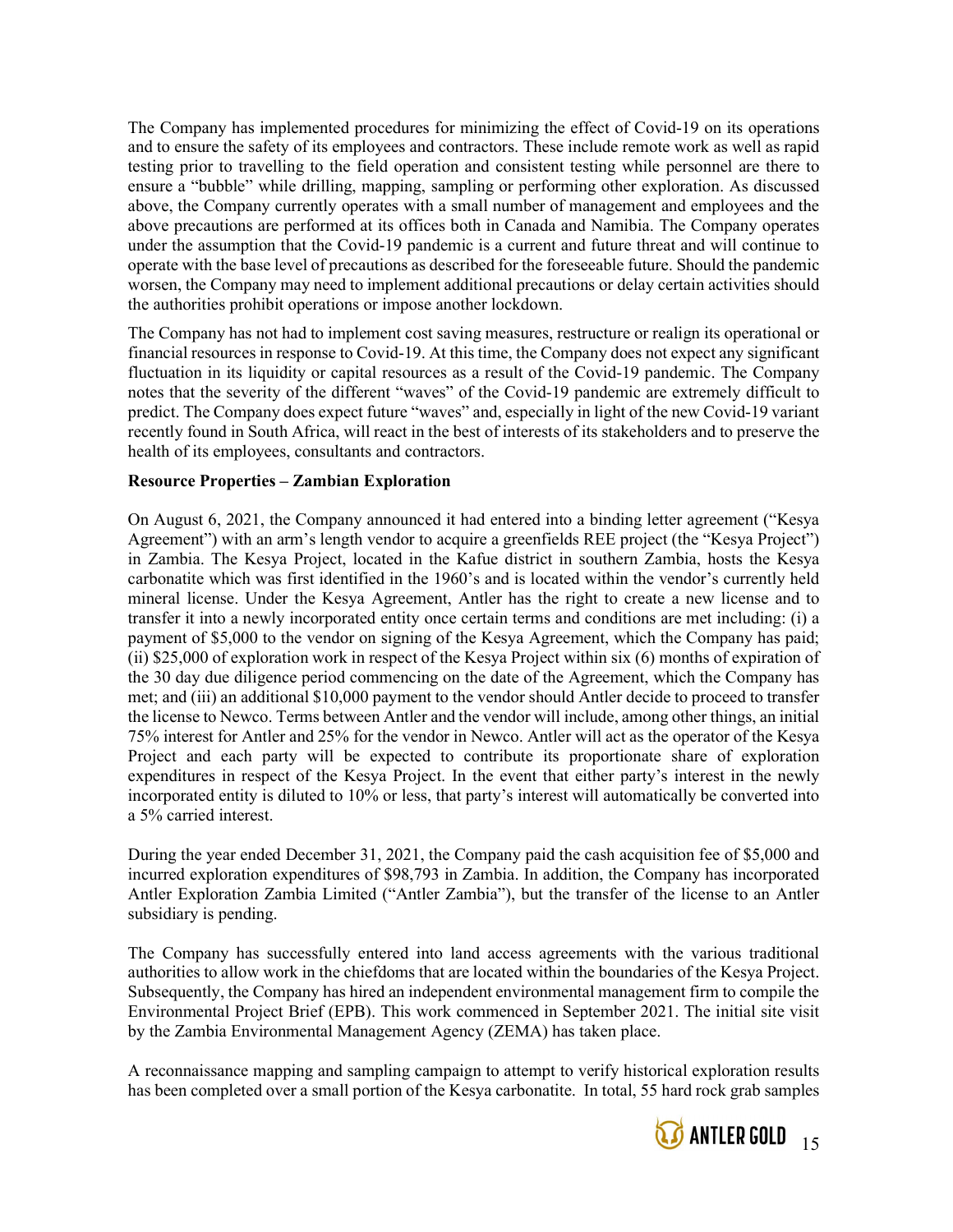were collected in order to preliminarily investigate historically reported total rare earth oxides grades within the carbonatite and identify areas of potential enrichment. An export permit for the samples has been obtained from the Zambian Ministry of Mines and the samples have been delivered to be assayed for rare earth elements.

# Future Plans

The Company plans to compile historical available data in conjunction with the pending sample assay results to assist planning a Phase 1 exploration program on the Kesya Project and will continue to evaluate further potential acquisitions in Zambia.

# Resource Properties - Other

In 2019, Antler acquired a 100% title and interest in and to certain mineral claims comprising the Crescent Lake molybdenum-lithium-copper-silver project located in Armstrong, Ontario. The Company acquired the Crescent Lake Property in consideration of the assumption of all liabilities associated with the Crescent Lake Property (which were nominal) and the future payment to the vendor, Sona Nanotech Inc. ("Sona") of contingent consideration if the Company disposes of the Crescent Lake Property to a third party, or enters into an agreement or arrangement with a third party to otherwise monetize the Crescent Lake Property by way of joint venture, option or other form of transaction (a "Future Transaction"). The amount of the contingent consideration payable to Sona will be equal to 50% of the consideration received by the Company in the Future Transaction, net of the Company's aggregate expenses related to the marketing, selling, upkeep and maintenance of the Property incurred between the acquisition of the Crescent Lake Property and the date of such Future Transaction, to a maximum of \$3,000,000. The majority of the Crescent Lake Property, including the mineralized zone, is subject to a 0.5% net smelter royalty ("NSR"). Of the remaining claims on the Crescent Lake Property, certain portions are subject to a 3% NSR and the balance are not subject to any royalties. The Company can repurchase 50% of the 0.5% NSR for \$250,000 and/or 50% of the 3% NSR for \$1.0 million. Costs of \$12,960 have been incurred to December 31, 2021 for the maintenance of the Crescent Lake Property.

During the year ended December 31, 2020, the Company announced that it entered a binding letter agreement (the "Altius Agreement") with Altius Resources Inc. ("Altius"), to transfer the Company's remaining exploration properties located in Newfoundland to Altius in exchange for 8,220,000 common shares of Antler held by Altius, which will be cancelled. Completion of the transfer was subject to the satisfaction of certain conditions, including the approval of the TSX Venture Exchange and approval of shareholders of Antler in accordance with the TSXV policies, with closing expected to occur five business days after all conditions are satisfied. This transaction with Altius closed on April 16, 2020.

There were no costs incurred on the Central Newfoundland properties during the year ended December 31, 2020 as the Company was in the process of completing the transaction with Altius. The recovery of \$780,900 for the value of the shares cancelled as at the date of the Altius Agreement was recorded during the year ended December 31, 2020 when the transaction with Altius was closed on April 16, 2020.

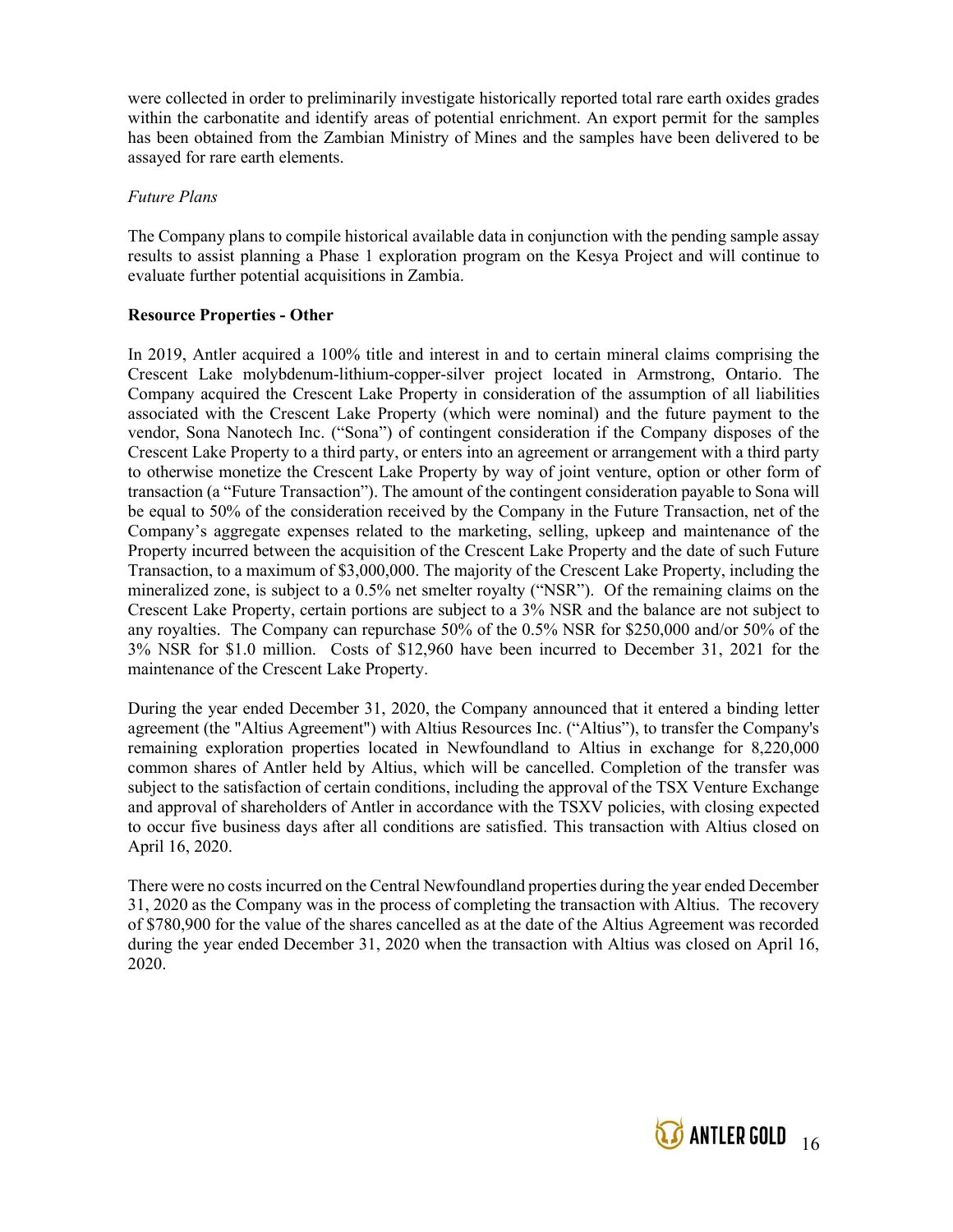# Resource Property Expenditures

The following tables detail the acquisition costs and the exploration expenditures incurred on the resource properties during the years ended December 31, 2021 and 2020.

Acquisition costs:

|                       | <b>Namibia</b> | Zambia                   | Ontario | <b>Total</b><br>December 31,<br>2021 | <b>Total</b><br>December 31,<br>2020 |
|-----------------------|----------------|--------------------------|---------|--------------------------------------|--------------------------------------|
|                       |                |                          |         |                                      |                                      |
| Opening balance       | 149,791        | -                        |         | 149,791                              | 288,045                              |
| Acquisition costs     |                | 5,000                    |         | 5,000                                | 92,080                               |
| Write-down            | (8,051)        | $\overline{\phantom{a}}$ | -       | (8,051)                              |                                      |
| Recoveries            |                |                          | -       |                                      | (230, 334)                           |
| <b>Ending balance</b> | 141.740        | 5,000                    |         | 146,740                              | 149,791                              |

Exploration expenditures:

|                              | <b>Namibia</b> | Zambia | Ontario                      | <b>Total</b><br>December 31,<br>2021 | <b>Total</b><br>December 31,<br>2020 |
|------------------------------|----------------|--------|------------------------------|--------------------------------------|--------------------------------------|
|                              | S              | S      | \$                           | S                                    | \$                                   |
| Personnel                    | 36,276         | 1,492  |                              | 37,768                               | 19,902                               |
| Contractors                  | 279,315        | 62,088 |                              | 341,403                              | 409,992                              |
| Consultants                  | 3,834          |        |                              | 3,834                                | 70,840                               |
| Analytical                   | 349,683        | 1,367  |                              | 351,050                              | 163,956                              |
| Field expenses and equipment | 121,646        | 10,978 | 5,280                        | 137,904                              | 35,741                               |
| Geophysics                   |                |        |                              |                                      | 259,506                              |
| Travel and office            | 48,399         | 22,868 | -                            | 71,267                               | 24,124                               |
| Drilling                     | 398,619        |        | -                            | 398,619                              | 141,916                              |
| Services fee                 | 2,824          |        | $\qquad \qquad \blacksquare$ | 2,824                                | 200                                  |
|                              |                |        |                              |                                      |                                      |
| <b>TOTAL</b>                 | 1,240,596      | 98,793 | 5,280                        | 1,344,669                            | 1,126,177                            |
| Opening balance              | 1,220,432      |        | 7,680                        | 1,228,112                            | 652,501                              |
| Less: write-down             | (72, 242)      |        |                              | (72, 242)                            |                                      |
| Less: recoveries             |                |        |                              |                                      | (550, 566)                           |
| <b>Ending balance</b>        | 2,388,786      | 98,793 | 12,960                       | 2,500,539                            | 1,228,112                            |

The Company wrote down the value of its EPL 6550 property during the year ended December 31, 2021 as the property license was not renewed. In addition, the Company wrote down its remaining properties in Newfoundland to \$780,900 at December 31, 2019 as a result of the Company's Altius Agreement. \$780,900 is the value of the 8,220,000 shares as at the date of the Altius Agreement, which was recovered during the year ended December 31, 2020 upon closing of the transaction with Altius.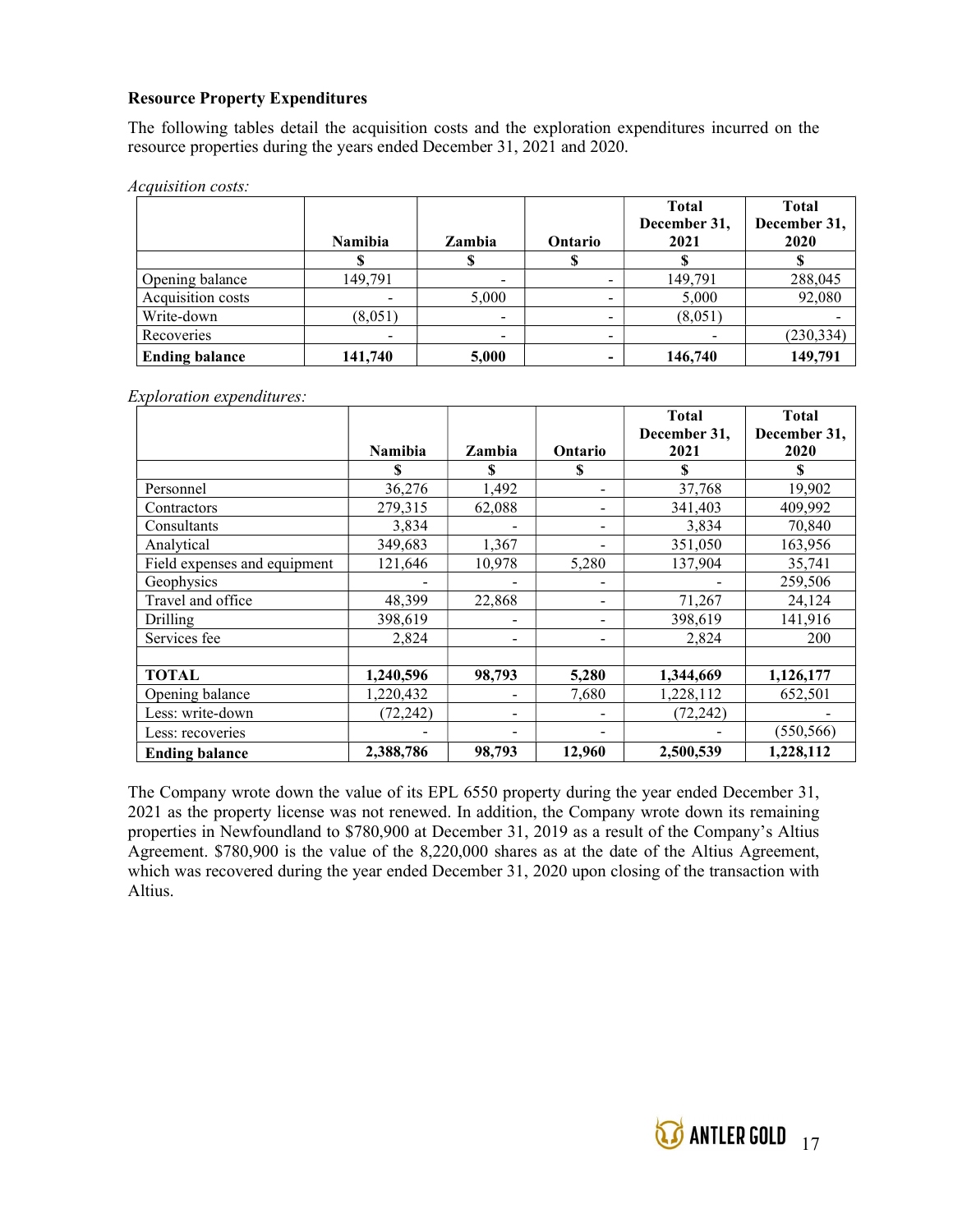# Selected Annual and Quarterly Information

# Annual Information

The following table details the annual results for the years ended December 31, 2021, 2020 and 2019:

|                                              | December 31,<br>2021 | December 31,<br>2020 | December 31,<br>2019 |
|----------------------------------------------|----------------------|----------------------|----------------------|
|                                              |                      |                      |                      |
| Net loss and comprehensive loss for the year | 986,030              | 1,130,492            | 4,485,501            |
| Total assets                                 | 3,130,131            | 3,122,102            | 1,017,996            |
| Total liabilities                            | 241,290              | 161,646              | 174,989              |
| Cash dividends per common share              | N/A                  | N/A                  | N/A                  |

The Company expects to record losses until such time as an economic resource is developed and exploited on one or more of the Company's exploration properties. The Company's net loss could be significantly affected by any impairment or abandonment of any resource property.

# Summary of Quarterly Results

|                              | Q4    | Q3    | Q <sub>2</sub> | Q1    | Q <sub>4</sub> | Q3    | Q <sub>2</sub> | Q1    |
|------------------------------|-------|-------|----------------|-------|----------------|-------|----------------|-------|
|                              | 2021  | 2021  | 2021           | 2021  | 2020           | 2020  | 2020           | 2020  |
|                              | \$    | \$.   | S              | S     | \$             | S     | S              |       |
| Net loss for the period      | 243   | 168   | 240            | 335   | 486            | 348   | 116            | 180   |
| Basic & diluted net loss per |       |       |                |       |                |       |                |       |
| share                        | 0.004 | 0.003 | 0.004          | 0.005 | 0.008          | 0.006 | 0.002          | 0.003 |
| Total assets                 | 3,130 | 3,306 | 3,025          | 3,192 | 3,122          | 3,257 | 638            | 1,495 |
| Total liabilities            | 241   | 198   | 287            | 349   | 162            | 171   | 215            | 188   |
| Cash dividends per common    |       |       |                |       |                |       |                |       |
| share                        | N/A   | N/A   | N/A            | N/A   | N/A            | N/A   | N/A            | N/A   |

Expressed in thousands of dollars, except per share amounts:

During the year ended December 31, 2021, the Company had a net loss of \$986,030 compared to a net loss of \$1,130,492 during the year ended December 31, 2020. During the current year, the Company incurred \$280,255 in consulting fees (2020 - \$286,977), primarily for its executive officers, including the President and CEO, the CFO, and a Strategic Advisor. Professional fees during the year ended December 31, 2021 were \$72,090, an increase of approximately \$5,000 from the prior year, as the Company incurred increased legal costs in association with its resource property acquisitions and opportunities. Travel costs decreased from the prior year due to Covid-19 restrictions on travel continuing into 2021. Office costs increased approximately \$10,000 as the Company increased its operations and searched for new opportunities.

The Company incurred \$15,885 in property investigation fees during the year ended December 31, 2021, compared to \$80,119 during the prior year. Property investigation expenses relate to costs incurred as the Company focused on its acquired properties in Namibia and Zambia, in addition to the investigation of new resource property opportunities for the Company. The Company expects to continue its current level of administrative costs, including personnel and general office costs. During the year ended December 31, 2021, the Company also recorded a write-down of its resource properties of \$80,293 (2020 - \$nil).

The Company holds share investments that are recorded at fair value at the end of each reporting period. An unrealized loss on investments of \$5,300 was recorded as the change in fair value of the Company's investments for the year ended December 31, 2021 (2020 – unrealized gain of \$7,502).

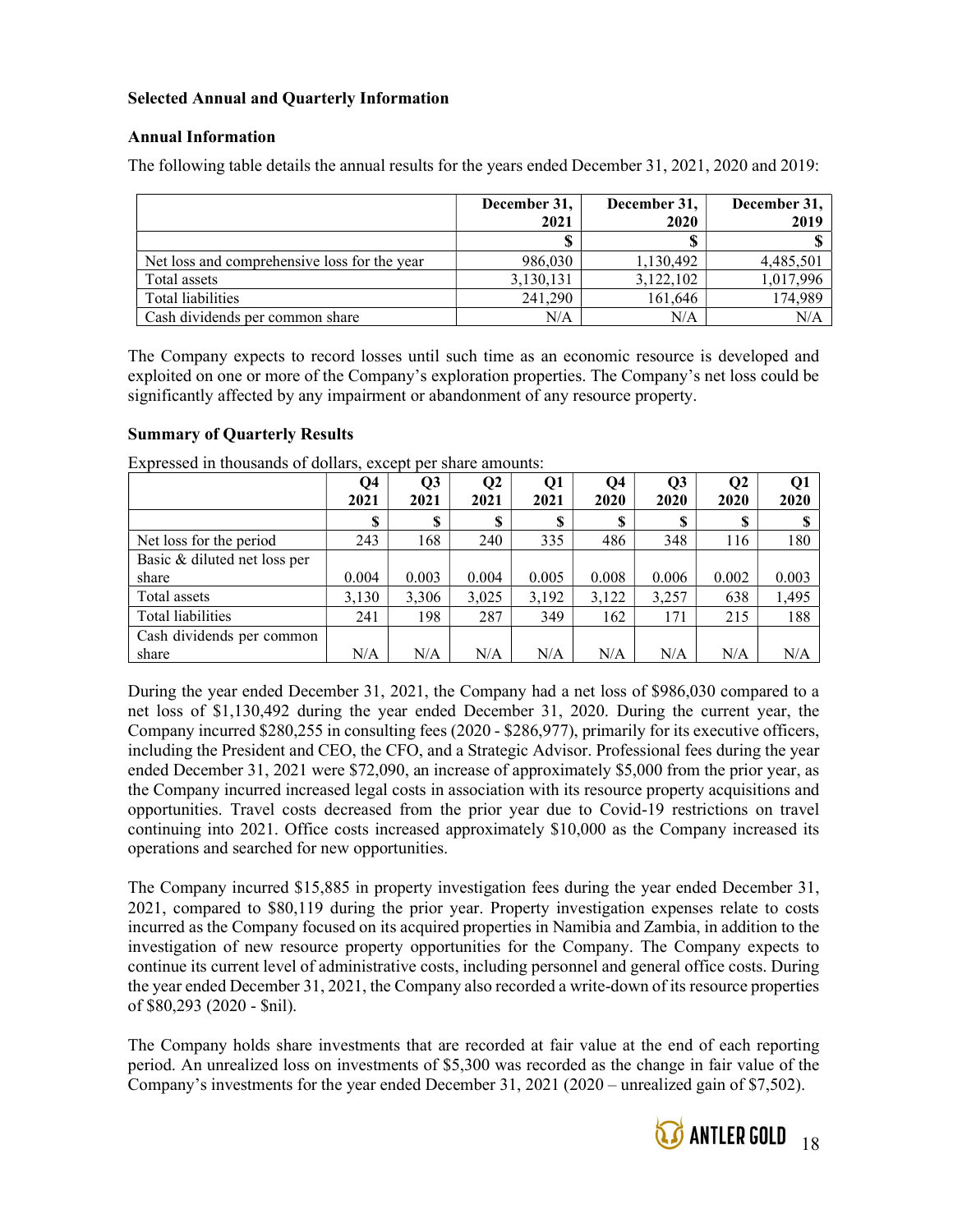During the year ended December 31, 2021, the Company granted 1,150,000 stock options under the Company's Plan to officers, directors and consultants  $(2020 - 2,532,500)$ . Based on the Black-Scholes option pricing model used to calculate the fair value of the options granted, the estimated fair value of the stock option grants is amortized over the corresponding vesting periods. As a result, share-based compensation of \$418,711 was recorded for the year ended December 31, 2021, compared to \$593,463 during the year ended December 31, 2020.

A foreign exchange loss of \$14,877 was recorded for the year ended December 31, 2021, compared to a foreign exchange gain of \$7,582 in the prior year. The Company expects to continue incurring foreign exchange gains and losses arising from fluctuations in the value of the United States dollar the Namibian dollar and the Zambian Kwacha relative to the Canadian dollar.

|                               | As at<br>December 31, 2021 | As at<br><b>December 31, 2020</b> | As at<br>December 31, 2019 |
|-------------------------------|----------------------------|-----------------------------------|----------------------------|
| Cash                          | 338,511                    | 1,667,955                         | 30,017                     |
| Resource properties           | 2,647,279                  | 1,377,903                         | 940,546                    |
| Total assets                  | 3,130,131                  | 3,122,102                         | 1,017,996                  |
| Total liabilities             | 241,290                    | 161,646                           | 174,989                    |
| Shareholders' equity          | 2,888,841                  | 2,960,456                         | 843,007                    |
| Working capital (deficiency)* | 207,294                    | 1,582,553                         | (97, 539)                  |

### Liquidity and Capital Resources

\*Working capital is determined by deducting current liabilities of \$241,290 (2020 - \$161,646) from current assets of \$448,584 (2020 - \$1,744,199) on the Company's Consolidated Statements of Financial Position. Working capital is not a standardized measure and might not be comparable to disclosures by other issuers.

At December 31, 2021, the Company had cash of \$338,511 and working capital of \$207,294, a decrease from the December 31, 2020 cash balance of \$1,667,955 and working capital of \$1,582,553. During the year ended December 31, 2021, the Company used cash of \$363,665 to fund operating activities and spent \$1,410,545 on its resource property expenditures, primarily in Namibia. In addition, the Company purchased exploration and office equipment of \$46,938 during the current year for use on its Namibian projects.

On September 8, 2021, the Company completed a private placement financing for gross proceeds of \$500,000 through the sale of 5,000,000 Units at \$0.10 per Unit. Each Unit consists of one common share of Antler and one-half share purchase warrant. Each whole warrant will be exercisable to purchase one common share of Antler at a price of \$0.15 per share until September 8, 2023. Insiders and certain other existing shareholders of Antler subscribed for 3,300,000 Units under the financing.

The value allocated to the common shares issued on September 8, 2021 was \$345,230 and the value allocated to the common share purchase warrants was \$154,770. Total costs associated with the private placement, consisting primarily of professional and regulatory fees, were \$8,296. The Company intends to use the net proceeds of the Financing to advance exploration work on its Erongo Gold Project in Namibia and the Project in Zambia, as well as for general working capital purposes.

In July 2020, the Company completed a private placement financing for gross proceeds of \$3,000,000 through the sale of 12,000,000 Units at \$0.25 per Unit. Each Unit consists of one common share of Antler and one-half share purchase warrant. Each whole warrant is exercisable to purchase one common share of Antler at a price of \$0.40 per share until July 21, 2022. Insiders and certain other existing shareholders of Antler subscribed for 380,000 Units under the financing. Numus Capital Corp. acted as agent for the financing (the "Agent"), in conjunction with Cormark Securities Inc. and PowerOne Capital Markets Limited acting as finders (the "Finders"). As compensation, the Agent

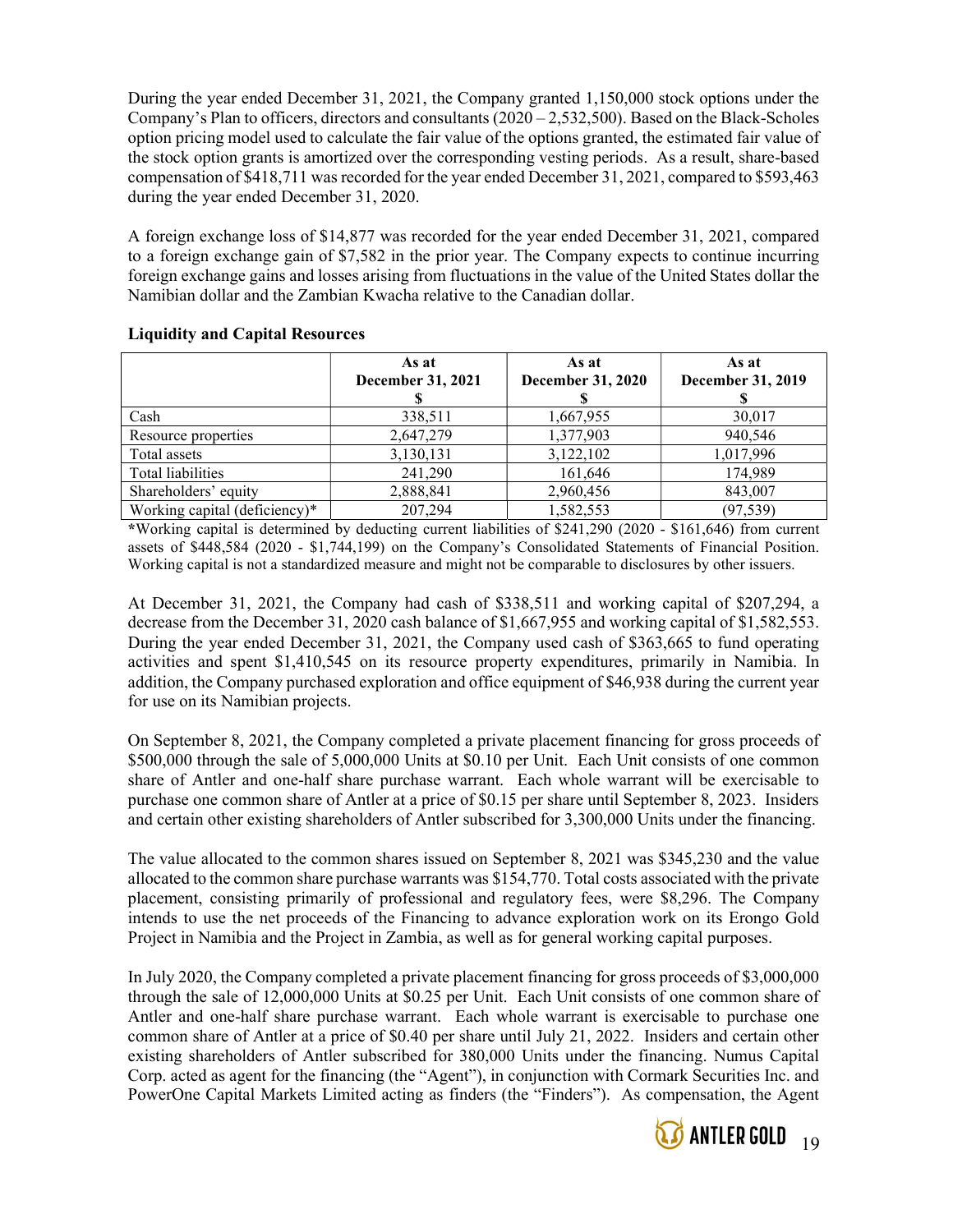and the Finders received cash compensation of \$203,350 and 813,400 broker warrants entitling the Agent and Finders to purchase that same number of common shares of Antler at a price of \$0.25 per share for a period of 24 months from the date of the financing.

The value allocated to the common shares issued on July 21, 2020 was \$2,057,434 and the value allocated to the common share purchase warrants was \$942,566. Total costs associated with the private placement, consisting primarily of professional and regulatory fees, as well as finder's fees, were \$257,493. The broker warrants issued to the Agent and Finders were valued at \$326,807.

In January 2020, the Company completed a brokered private placement financing. Gross proceeds of \$690,000 were raised pursuant to the financing through the issuance of 11,500,000 Units at a price of \$0.06 per Unit. Each Unit consists of one common share of Antler and one-half share purchase warrant, with each whole warrant exercisable into one common share of Antler at an exercise price of \$0.15 per share until January 21, 2022. Insiders of the Company subscribed for a total of 3,800,000 Units under the financing.

The value allocated to the common shares issued was \$532,747 and the value allocated to the share purchase warrants was \$157,253. Costs associated with the private placement, consisting primarily of professional and regulatory fees, as well as finder's fees, were \$48,092. Numus Capital acted as the agent for the Financing and received cash compensation of \$29,700. Antler also issued broker warrants entitling Numus Capital to purchase 495,000 common shares. These broker warrants have an exercise price of \$0.15 per common share, expire on January 21, 2022 and were valued at \$29,222.

Management estimates current working capital may not be sufficient to fund all of the Company's planned expenditures. The Company has recorded losses from 2016 to the current year and expects to incur losses for the foreseeable future as exploration activities and associated executive, marketing and administration costs continue on the Company's projects and at the corporate office. The ability of the Company to continue as a going concern is dependent on securing additional financing or monetizing assets. Although Antler has been successful at raising funds through equity financings in the past, there is no certainty that the Company will be able to obtain additional financing in the future. The reader should refer to the "Going Concern" disclosure under note 1 of the Company's audited financial statements for the year ended December 31, 2021.

During the year ended December 31, 2021, the Company issued 17,077 common shares pursuant to its EPL 6162 Agreement for a value of \$4,000.

During the year ended December 31, 2020, the Company issued 132,430 common shares to vendors of Namibian exploration licenses as part of the acquisition agreements on certain licenses. The value of the common shares issued during the year was \$14,372.

243,943 warrants were exercised during the year ended December 31, 2020 for proceeds of \$36,591. The share price of the Company on the date of exercise was \$0.34.

Subsequent to the year ended December 31, 2021, 2,566,667 common shares were issued upon the exercise of 2,566,667 warrants at an exercise price of \$0.15, for gross proceeds of \$385,000. The share price on the date of exercise was \$0.145. Also subsequent to year end, 3,678,333 warrants with an exercise price of \$0.15 and 937,500 stock options with an exercise price of \$0.533 expired unexercised.

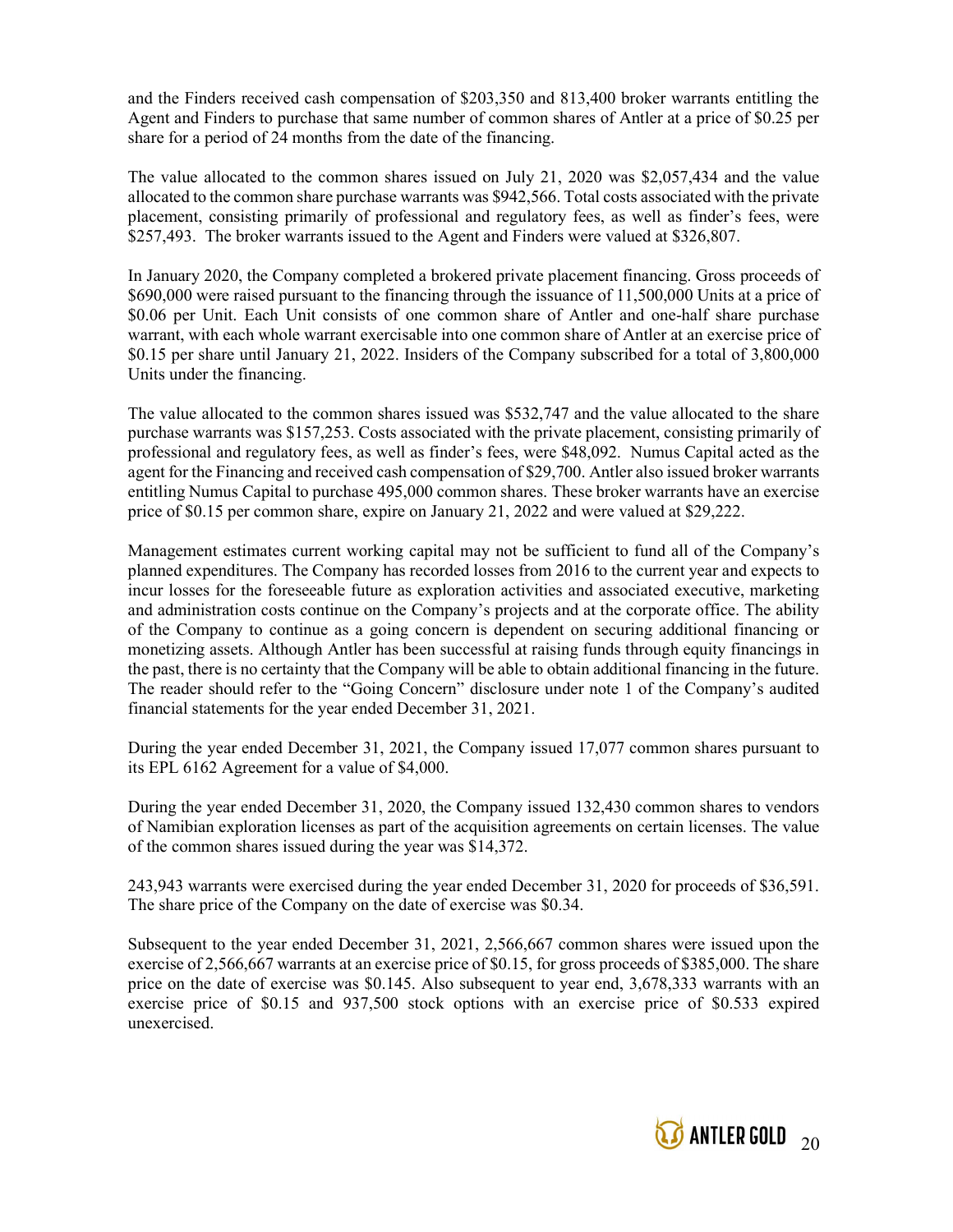### Commitments and Contingencies

Antler has agreements with certain executives, including the President and CEO and a Consultant of the Company which provides that, should any change in control event occur, they may individually elect to terminate their employment with the Company, in which event the Company is required to pay a lump sum payment equal to two times the annual compensation. The payment of these change in control settlements would be subject to the Company maintaining an average market capitalization in excess of \$10 million, based on any 10-day volume weighted trading price within the three-month period following the effective date of the change in control. These agreements may also be terminated by the Company or the Consultant with three months' notice. If these agreements are terminated by the Company, an amount equal to one year's annual compensation will be payable.

At December 31, 2021, Antler had a management services agreement with a company owned a director and consultant of the Company for the provision of management services, rent and other office costs, at a fee of \$6,700 per month and continuing until both parties mutually agree to terminate.

### Off-Balance Sheet Arrangements

At December 31, 2021 and May 2, 2022, Antler had no off-balance sheet arrangements such as guarantee contracts, contingent interest in assets transferred to an entity, derivative instruments obligations or any obligations that trigger financing, liquidity, market or credit risk to the Company.

### Transactions with Related Parties

Management and consulting fees in the amount of \$338,659 for the year ended December 31, 2021 (year ended December 31, 2020 – \$232,843) were incurred for services of the President and CEO, a Strategic Advisor, the Vice-President of Operations and Corporate Development, and the CFO of the Company. Fees of \$83,000 were capitalized to resource properties in 2021 for services of the Vice-President of Operations and Corporate Development, who was appointed as an officer of the Company in February 2021.

During the year ended December 31, 2021, the Company granted 1,150,000 stock options, of which 400,000 were granted to an officer of the Company. During the year ended December 31, 2020, the Company granted 2,532,500 stock options, of which 1,600,000 were granted to officers and directors of the Company.

At December 31, 2021 and 2020, Antler had a services agreement with Numus Financial Inc. ("Numus"), a related party company owned by a director and an insider of Antler for the provision of consulting services, controller services, rent and other office costs, at a total fee of \$6,700 per month and continuing until both parties mutually agree to terminate. Service fees are incurred on a cost recovery basis and include general and administration charges such as utilities and accounting services of the Company. During the year ended December 31, 2021, the Company incurred costs for consulting and controller services in the amount of \$49,800 (2020 - \$49,800), and incurred rent, office costs and other cost reimbursements in the amount of \$34,439 (2020 - \$31,864).

As outlined in the services agreement dated September 1, 2018, if the services agreement is cancelled by the Company, a break fee of six (6) months of remuneration, being \$40,200, will be payable to Numus, in addition to the service fees applicable for the 90 day notice period.

Amounts payable to officers, directors and companies owned thereby were \$164,714 at December 31, 2021 (December 31, 2020 - \$4,142). All related party transactions were in the normal course of operations and were measured at the exchange amounts, which are the amounts agreed to by the related parties.

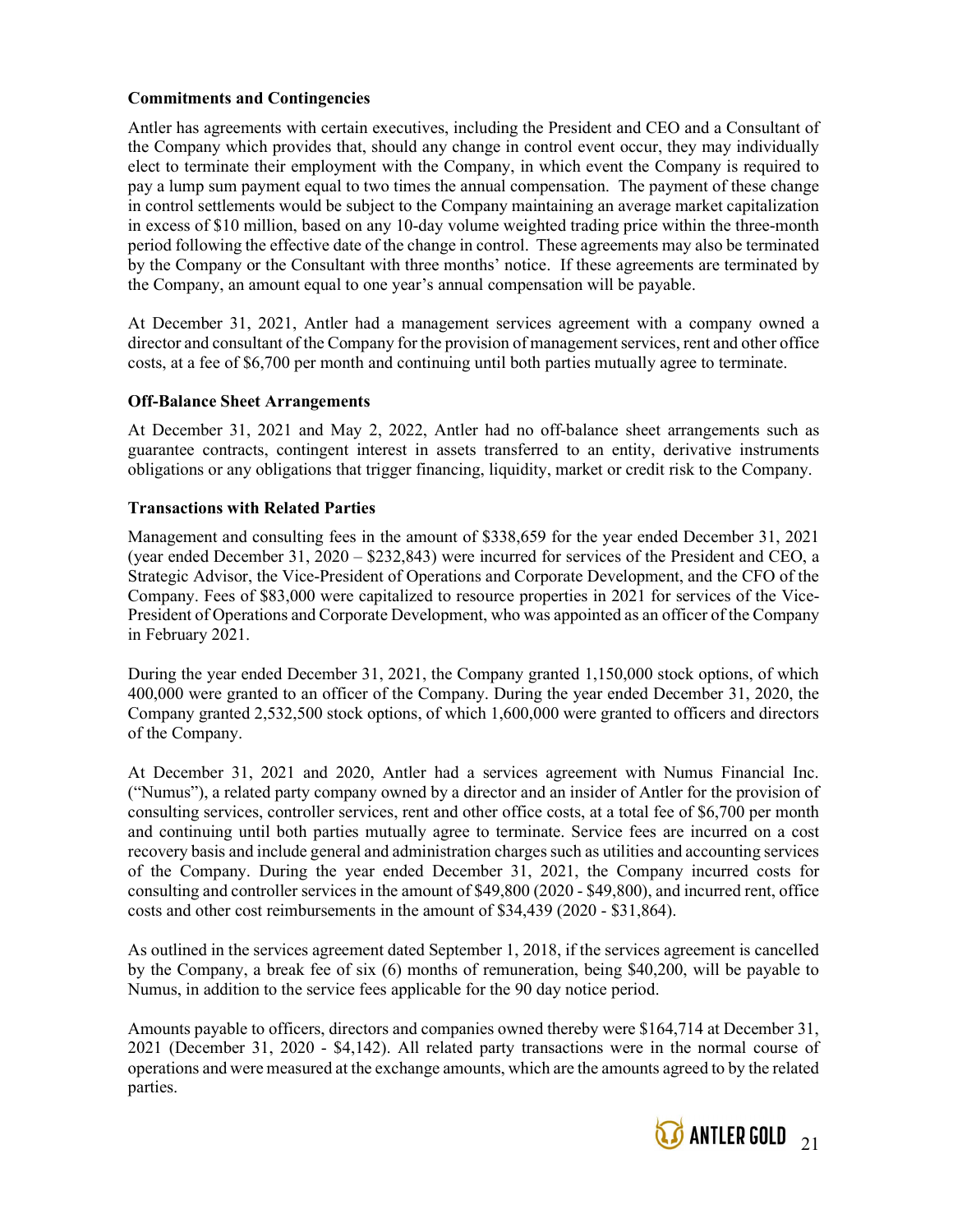Numus Capital acted as the broker for the Company's January 21, 2020 private placement financing and as Agent for the Company's July 21, 2020 financing. Numus Capital is an Exempt Market Dealer and a related party owned by a director and an insider of Antler. Insiders and certain other existing shareholders of Antler ("Excluded Purchasers") subscribed for 3,800,000 Units under the January 21, 2020 financing and 380,000 Units under the July 21, 2020 financing. As compensation for its services for the financings, Numus Capital received total cash commissions of \$100,050. Antler also issued broker warrants entitling Numus Capital to purchase 776,400 common shares. The 495,000 broker warrants issued on January 21, 2020 have an exercise price of \$0.15 per common share and expire on January 21, 2022. The 281,400 broker warrants issued on July 21, 2020 have an exercise price of \$0.25 per common share and expire on July 21, 2022.

During the year ended December 31, 2020, Antler announced that it entered into a Binding Agreement with Altius to sell the Company's remaining exploration properties located in Newfoundland to Altius in exchange for 8,220,000 common shares of Antler held by Altius. This transaction closed on April 16, 2020 and the shares were returned to Antler and cancelled. On the same date, Altius ceased to be an insider of the Company.

### Critical Accounting Estimates

The preparation of financial statements in conformity with IFRS requires management to make estimates and assumptions that affect the amounts reported in the financial statements and notes. Critical accounting estimates used in the preparation of the financial statements include the Company's estimate of recoverable value of its mineral properties and related deferred expenditures, the value of share-based compensation, and the valuation of any deferred income tax assets and liabilities. These estimates involve considerable judgment and are, or could be, affected by significant factors that are out of the Company's control.

The Company's recoverability of the recorded value of its mineral properties and associated deferred expenses is based on market conditions for minerals, underlying mineral resources associated with the properties and future costs that may be required for ultimate realization through mining operations or by sale. The Company is in an industry that is dependent on a number of factors, including environmental, legal and political risks, the existence of economically recoverable reserves, and the ability of the Company to obtain necessary financing to complete the development and future profitable production or the proceeds of disposition thereof.

At the end of each reporting period, the Company assesses each of its mineral resource properties to determine whether any indication of impairment exists. Where an indicator of impairment exists, a formal estimate of the recoverable amount is made, which is considered to be the higher of the fair value less costs to sell and value in use.

The factors affecting share-based compensation include estimates of when stock options might be exercised and the stock price volatility. The timing for exercise of options is out of the Company's control and will depend upon a variety of factors, including the market value of the Company's shares and the financial objectives of the share-based instrument holders.

Deferred income tax assets and liabilities are computed based on differences between the carrying amounts of assets and liabilities on the balance sheet and their corresponding tax values. Deferred income tax assets also result from unused loss carry-forwards and other deductions to the extent that it is probable that taxable profit will be available against which the deductible temporary differences, and the carry forward of tax credits and unused tax losses can be utilized.

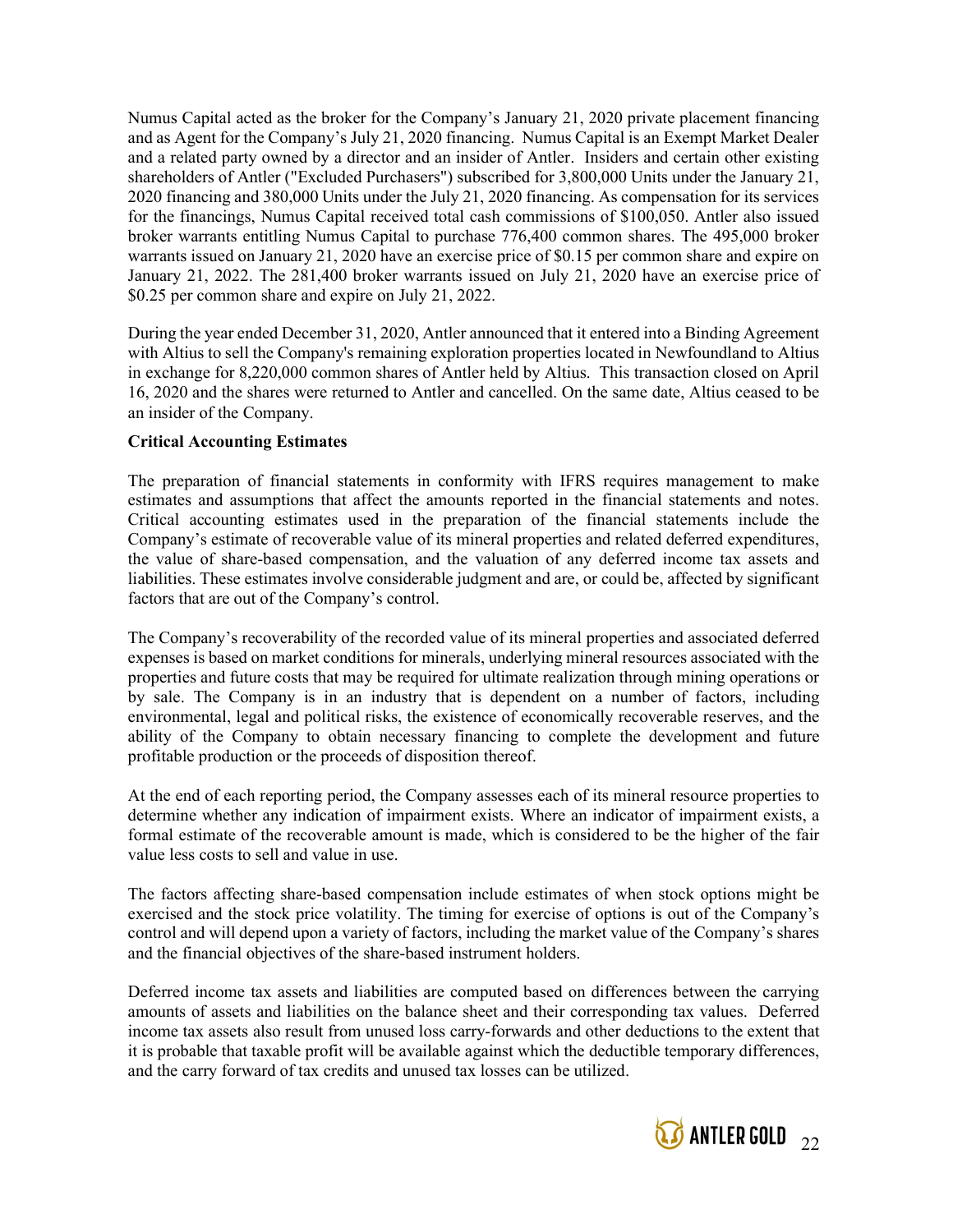### Risks and Uncertainties

The following are certain factors relating to the business of Antler. These risks and uncertainties are not the only ones facing the Company. Additional risks and uncertainties not currently known to the Company, or that the Company currently deems immaterial, may also impair the operations of the Company. If any such risks actually occur, the financial condition, liquidity and results of operations of the Company could be materially adversely affected and the ability of the Company to implement its growth plans could be adversely affected.

The following is a description of certain risks and uncertainties that may affect the business of the Company.

Limited Operating History - The Company is a relatively new company with limited operating history and no history of business or mining operations, revenue generation or production history. The Company was incorporated on March 23, 2016 and has yet to generate a profit from its activities. The Company will be subject to all of the business risks and uncertainties associated with any new business enterprise, including the risk that it will not achieve its growth objective. The Company anticipates that it may take several years to achieve positive cash flow from operations.

Exploration, Development and Operating Risks - The exploration for and development of minerals involves significant risks, which even a combination of careful evaluation, experience and knowledge may not eliminate. Few properties which are explored are ultimately developed into producing mines. There can be no guarantee that the estimates of quantities and qualities of minerals disclosed will be economically recoverable. With all mining operations there is uncertainty and, therefore, risk associated with operating parameters and costs resulting from the scaling up of extraction methods tested in pilot conditions. Mineral exploration is speculative in nature and there can be no assurance that any minerals discovered will result in an increase in the Company's resource base.

The Company's operations are subject to all of the hazards and risks normally encountered in the exploration, development and production of minerals. These include unusual and unexpected geological formations, rock falls, seismic activity, flooding and other conditions involved in the extraction of material, any of which could result in damage to, or destruction of, mines and other producing facilities, damage to life or property, environmental damage and possible legal liability. Although precautions to minimize risk will be taken, operations are subject to hazards that may result in environmental pollution and consequent liability that could have a material adverse impact on the business, operations and financial performance of the Company.

Substantial Capital Requirements and Liquidity - Substantial additional funds for the establishment of the Company's current and planned mining operations will be required. No assurances can be given that the Company will be able to raise the additional funding that may be required for such activities, should such funding not be fully generated from operations. Mineral prices, environmental rehabilitation or restitution, revenues, taxes, transportation costs, capital expenditures, operating expenses and geological results are all factors which will have an impact on the amount of additional capital that may be required. To meet such funding requirements, the Company may be required to undertake additional equity financing, which would be dilutive to shareholders. Debt financing, if available, may also involve restrictions on financing and operating activities. There is no assurance that additional financing will be available on terms acceptable to the Company or at all. If the Company is unable to obtain additional financing as needed, it may be required to reduce the scope of its operations or anticipated expansion.

For additional information, please refer to the "Going Concern" disclosure under note 1 of the Company's audited financial statements for the year ended December 31, 2021.

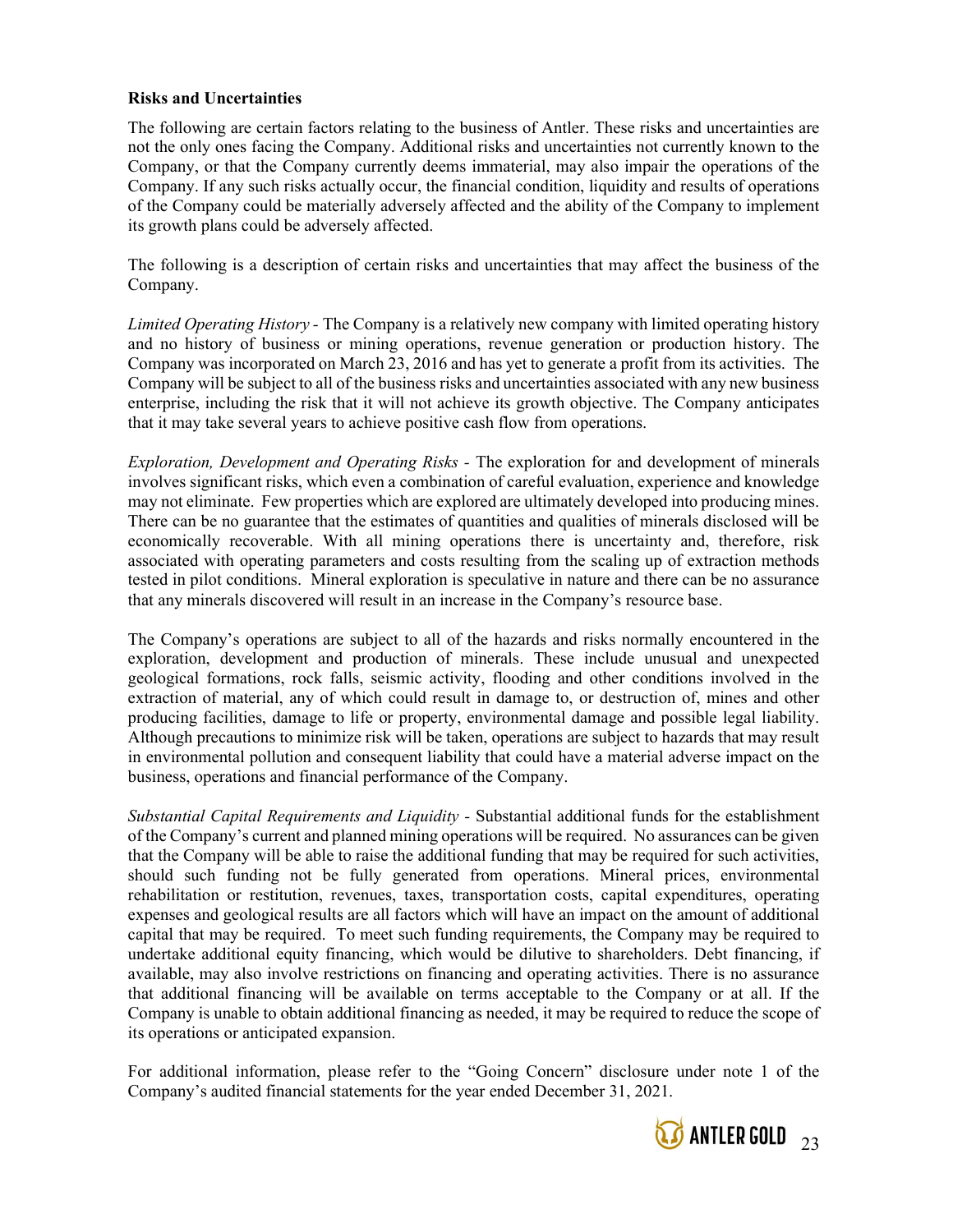Fluctuating Mineral Prices - The economics of mineral exploration is affected by many factors beyond the Company's control, including commodity prices, the cost of operations, variations in the grade of minerals explored and fluctuations in the market price of minerals. Depending on the price of minerals, it may be determined that it is impractical to continue the mineral exploration operation.

Mineral prices are prone to fluctuations and the marketability of minerals is affected by government regulation relating to price, royalties, allowable production and the importing and exporting of minerals, the effect of which cannot be accurately predicted. There is no assurance that a profitable market will exist for the sale of any minerals found on the Company's properties.

Regulatory Requirements - The current or future operations of the Company require permits from various governmental authorities and such operations are and will be governed by laws and regulations governing exploration, development, production, taxes, labour standards, occupational health, waste disposal, toxic substances, land use, environmental protection, site safety and other matters. Companies engaged in the exploration and development of mineral properties generally experience increased costs and delays in development and other schedules as a result of the need to comply with applicable laws, regulations and permits. There can be no assurance that all permits which the Company may require for the facilities and conduct of exploration and development operations will be obtainable on reasonable terms or that such laws and regulation would not have an adverse effect on any exploration and development project which the Company might undertake.

Failure to comply with applicable laws, regulations and permitting requirements may result in enforcement actions, including orders issued by regulatory or judicial authorities causing operations to cease or be curtailed and may include corrective measures requiring capital expenditures, installation of additional equipment or remedial actions. Parties engaged in exploration and development operations may be required to compensate those suffering loss or damage by reason of the exploration and development activities and may have civil or criminal fines or penalties imposed upon them for violation of applicable laws or regulations. Amendments to current laws, regulation and permits governing operations and activities of mineral companies, or more stringent implementation thereof, could have a material adverse impact on the Company and cause increases in capital expenditures or exploration and development costs or require abandonment or delays in the development of new properties.

In Namibia and Zambia, a license is valid for a period of three years and may be renewed twice for a period of two years per renewal. Further renewals are not guaranteed and are at the sole discretion of the Minister of Mines and Energy, and only if the Minister of Mines and Energy deems it desirable in the interests of the development of the mineral resources of Namibia. There is no guarantee that the Company's licenses will be renewed in the future.

Financing Risks and Dilution to Shareholders - The Company has limited financial resources and no revenues. If the Company's exploration program on its exploration properties is successful, additional funds will be required for the purposes of further exploration and development. There can be no assurance that the Company will be able to obtain adequate financing in the future or that such financing will be available on favorable terms or at all. It is likely such additional capital will be raised through the issuance of additional equity, which will result in dilution to the Company's shareholders.

Title to Properties - Acquisition of title to mineral properties is a very detailed and time-consuming process. Title to, and the area of, mineral properties may be disputed. The Company cannot give an assurance that title to its exploration properties will not be challenged or impugned. Mineral properties sometimes contain claims or transfer histories that examiners cannot verify. A successful claim that

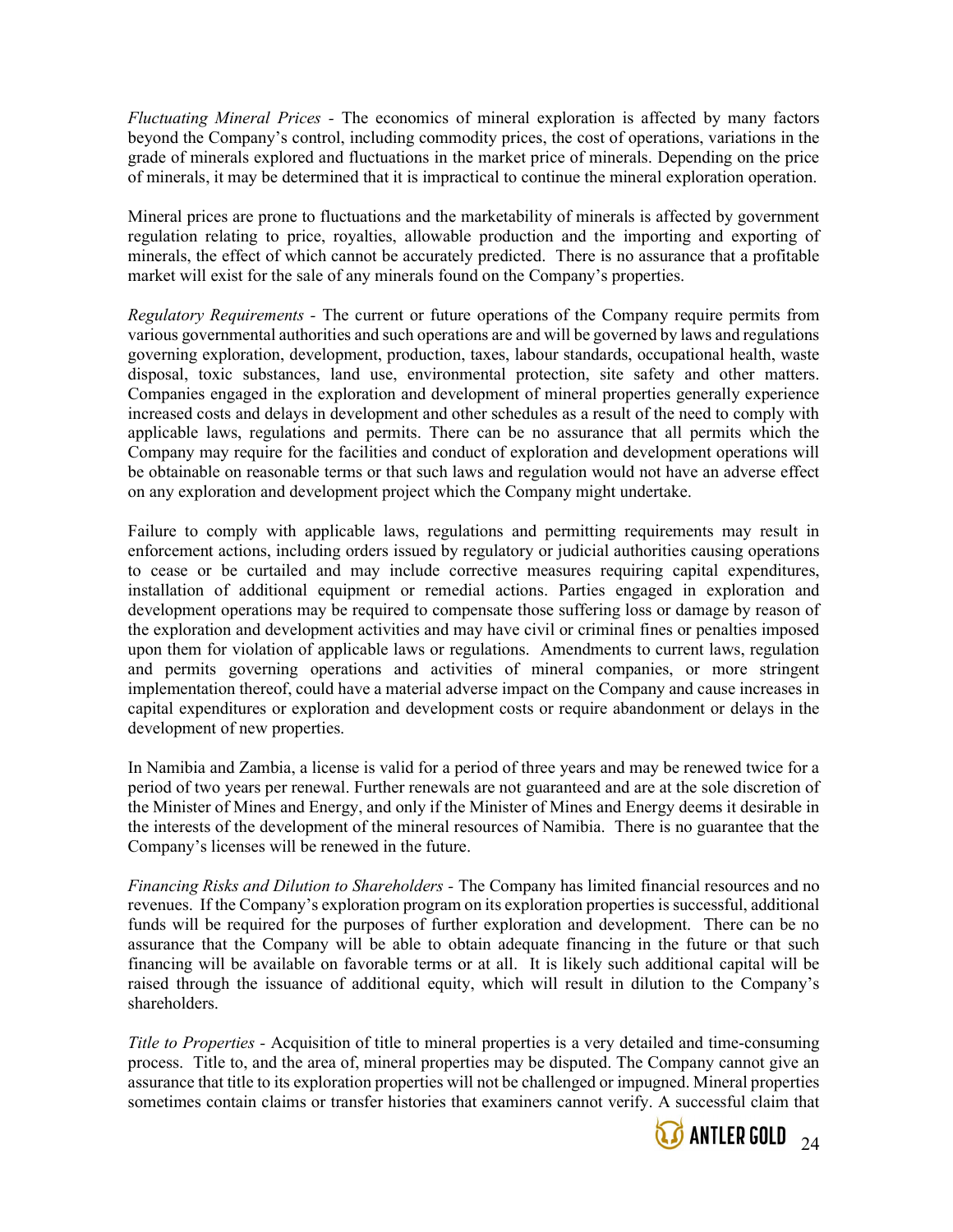Antler does not have title to its exploration properties could cause the Company to lose any rights to explore, develop and mine any minerals on that property, without compensation for its prior expenditures relating to such property.

Requirement for Permits and Licenses - A substantial number of permits and licenses may be required should the Company proceed beyond exploration; such licenses and permits may be difficult to obtain and may be subject to changes in regulations and in various operational circumstances. It is uncertain whether the Company will be able to obtain all such licenses and permits.

Competition - There is competition within the mining industry for the discovery and acquisition of properties considered to have commercial potential. The Company competes with other mining companies, many of which have greater financial, technical and other resources than the Company, for, among other things, the acquisition of minerals claims, leases and other mineral interests as well as for the recruitment and retention of qualified employees and other personnel.

Reliance on Management and Dependence on Key Personnel - The success of the Company will be largely dependent upon on the performance of its directors and officers and the ability to attract and retain key personnel. The loss of the services of these persons may have a material adverse effect on the Company's business and prospects. The Company will compete with numerous other companies for the recruitment and retention of qualified employees and contractors. There is no assurance that the Company can maintain the service of its directors and officers or other qualified personnel required to operate its business. Failure to do so could have a material adverse effect on the Company and its prospects.

No Mineral Resources or Reserves - The Company's exploration properties are very early-stage exploration properties, and no mineral reserve estimates can be predicted or estimated in respect of the property. Mineral resources and reserves are, in the large part, estimates and no assurance can be given that the anticipated tonnages and grades will be achieved or that the indicated level of recovery will be realized. Resources and reserve estimates for properties that have not yet commenced production may require revision based on actual production experience. Market price fluctuations of metals, as well as increased production costs or reduced recovery rates, may render mineral reserves containing relatively lower grades of mineralization uneconomic and may ultimately result in a restatement of reserves. Moreover, short-term operating factors relating to the mineral reserves, such as the need for orderly development of the ore bodies and the processing of new or different mineral grades, may cause a mining operation to be unprofitable in any particular accounting period.

Environmental Risks - The Company's exploration and evaluation programs will, in general, be subject to approval by regulatory bodies. Additionally, all phases of the mining business present environmental risks and hazards and are subject to environmental regulation pursuant to a variety of international conventions and federal, provincial and municipal laws and regulations. Environmental legislation provides for, among other things, restrictions and prohibitions on spills, releases or emissions of various substances produced in association with mining operations. The legislation also requires that wells and facility sites be operated, maintained, abandoned and reclaimed to the satisfaction of applicable regulatory authorities. Compliance with such legislation can require significant expenditures and a breach may result in the imposition of fines and penalties, some of which may be material. Environmental legislation is evolving in a manner expected to result in stricter standards and enforcement, larger fines and liability and potentially increased capital expenditures and operating costs.

Governmental Regulations and Processing Licenses and Permits - The activities of the Company are subject to Namibian, Zambian, and Canadian approvals, various laws governing prospecting, development, land resumptions, production taxes, labour standards and occupational health, mine

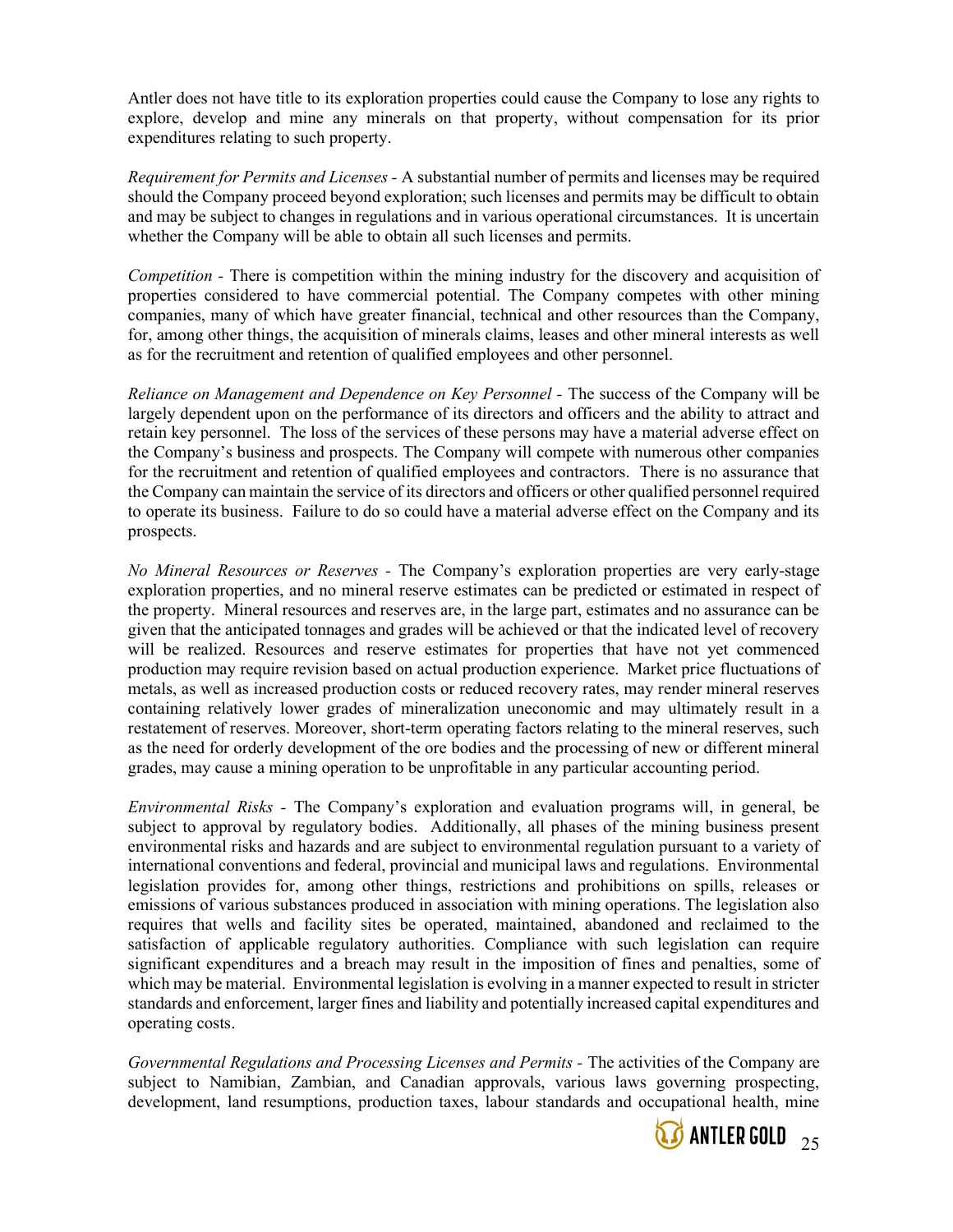safety, toxic substances and other matters. Although the Company believes that its activities are currently carried out in accordance with all applicable rules and regulations, no assurance can be given that new rules and regulations will not be enacted or that existing rules and regulations will not be applied in a manner which could limit or curtail production or development. Amendments to current laws and regulations governing operations and activities of exploration and mining, or more stringent implementation thereof, could have a material adverse impact on the business, operations and financial performance of the Company. Further, the mining licenses and permits issued in respect of its projects may be subject to conditions which, if not satisfied, may lead to the revocation of such licenses. In the event of revocation, the value of the Company's investments in such projects may decline.

Local Resident Concerns - Apart from ordinary environmental issues, work on, or the development and mining of the Company's group of properties could be subject to resistance from local residents that could either prevent or delay exploration and development of the property.

Management Inexperience in Developing Mines - The management of the Company has some experience in exploring for minerals but may lack all or some of the necessary technical training and experience to successfully develop and operate a mine. Without adequate training or experience in these areas, management may not be fully aware of many of the specific requirements related to working within the mining industry and their decisions and choices may not take into account all available and necessary engineering or managerial approaches that experienced mine operating companies commonly use to successfully develop a mine. Consequently, the Company's operations, earnings and ultimate financial success could be materially adversely affected.

Conflicts of Interest - Certain of the directors and officers of the Company are engaged in, and will continue to engage in, other business activities on their own behalf and on behalf of other companies (including mineral resource companies) and, as a result of these and other activities, such directors and officers of the Company may become subject to conflicts of interest.

Uninsurable Risks - Exploration, development and production operations on mineral properties involve numerous risks, including unexpected or unusual geological operating conditions, rock bursts, cave-ins, fires, floods, earthquakes and other environmental occurrences. It is not always possible to obtain insurance against all such risks and the Company may decide not to insure against certain risks as a result of high premiums or other reasons. Should such liabilities arise, they could have an adverse impact on the Company's results of operations and financial condition and could cause a decline in the value of the Company's shares. The Company does not intend to maintain insurance against environmental risks.

Litigation - The Company and/or its directors may be subject to a variety of civil or other legal proceedings, with or without merit.

Dividends - To date, the Company has not paid any dividends on its outstanding shares. Any decision to pay dividends on the shares of the Company will be made by its board of directors on the basis of the Company's earnings, financial requirements and other conditions.

COVID-19 Pandemic - The outbreak of the novel strain of coronavirus, specifically identified as "SARS-CoV-2," and commonly referred to as "COVID-19", has resulted in governments worldwide enacting emergency measures to combat the spread of the virus. These measures, which include the implementation of travel bans, self-imposed quarantine periods and social distancing, have caused material disruption to businesses globally resulting in an economic slowdown. Global equity markets have experienced significant volatility. Governments and central banks have reacted with significant monetary and fiscal interventions designed to stabilize economic conditions. The duration and impact of the COVID-19 outbreak remains unknown at this time, as is the efficacy of the government and